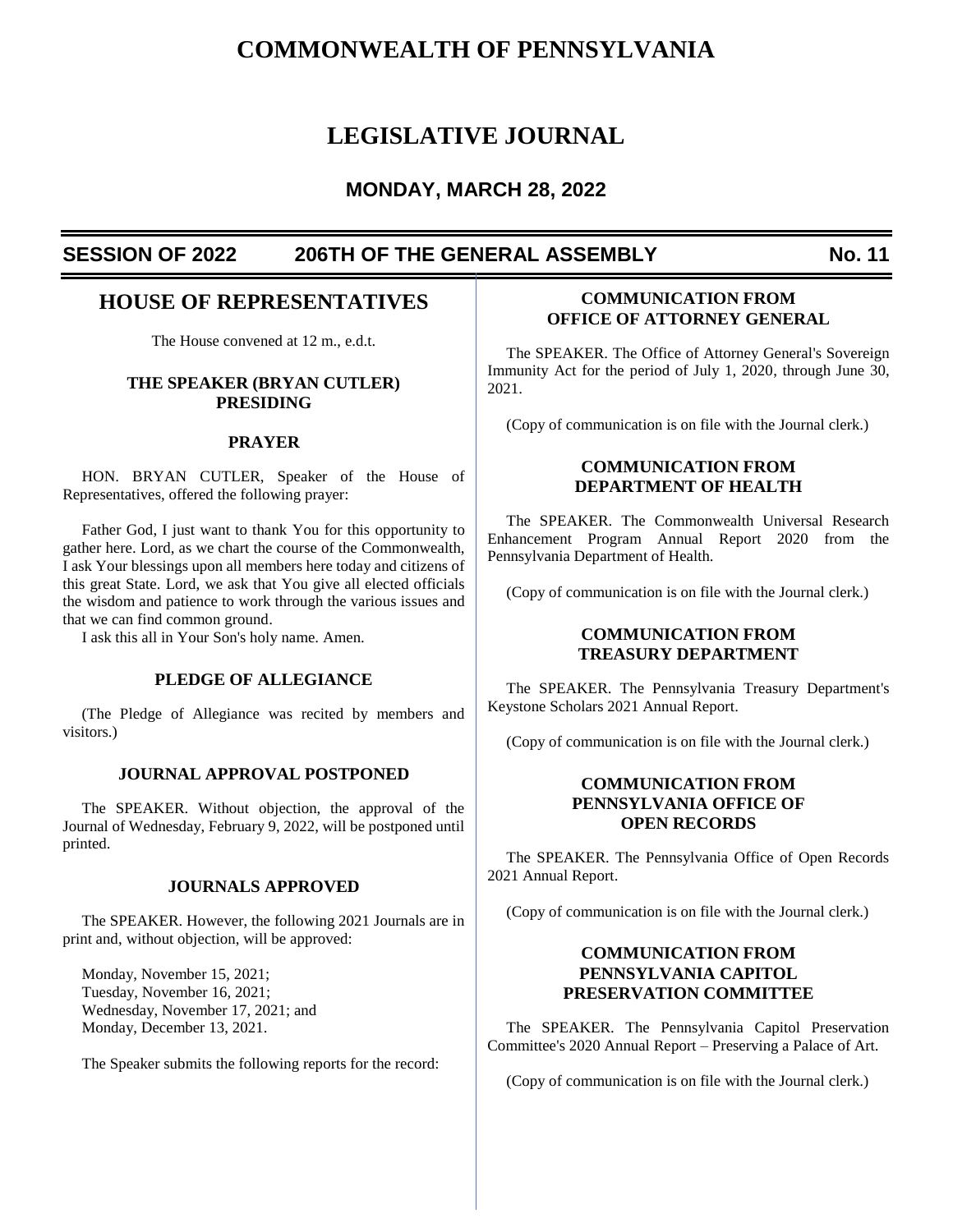## **COMMUNICATION FROM PENNSYLVANIA RURAL HEALTH AND REDESIGN CENTER AUTHORITY**

The SPEAKER. The Independent Auditor's Report and Financial Statements of June 30, 2021, from the Pennsylvania Rural Health Redesign Center Authority.

(Copy of communication is on file with the Journal clerk.)

## **COMMUNICATION FROM JOINT STATE GOVERNMENT COMMISSION**

The SPEAKER. The Joint State Government Commission's Information Disclosure of the State-Related Universities and the Instructional Output and Faculty Salary Costs of the State-Related Universities Staff Analysis of 2020-21.

(Copy of communication is on file with the Journal clerk.)

## **COMMUNICATIONS FROM DEPARTMENT OF LABOR AND INDUSTRY**

The SPEAKER. The Speaker also submits the following Pennsylvania Department of Labor and Industry Reports:

Act 85 the 2020 Joint Task Force on Misclassification of Employees March 1, 2022, Annual Report.

Administration and Enforcement of the Construction Workplace Misclassification Act, March 1, 2022, Report.

Review and Advisory Council Administration Account Annual Report for State Fiscal Year 2020-2021.

Pennsylvania Workforce Development Board 2021 Annual Report.

And the 2021 Analysis of the Pennsylvania Minimum Wage approved by the Minimum Wage Advisory Board.

(Copies of communications are on file with the Journal clerk.)

## **COMMUNICATION FROM DEMOCRATIC LEADER**

## **COMMITTEE APPOINTMENT**

The SPEAKER. The Speaker is in receipt of a communication from Leader McClinton.

The following communication was read:

House of Representatives Commonwealth of Pennsylvania Harrisburg

3/28/2022

Mr. Speaker:

Pursuant to House Rule 45 (a), Representative Schlossberg is appointed as a member of the Government Oversight Committee.

Sincerely, Joanna E. McClinton

## **HOUSE RESOLUTIONS INTRODUCED AND REFERRED**

**No. 174** By Representatives KAUFER, SNYDER, BERNSTINE, COOK, FRITZ, GUENST, MILLARD, OWLETT, PICKETT, RADER, RIGBY, ROWE, STRUZZI and **CIRESI** 

A Resolution directing the Legislative Budget and Finance Committee to conduct a thorough and comprehensive study on the cost of implementing a safety plan for staffing of State correctional institutions on Level 3 and Level 4 housing units in this Commonwealth.

Referred to Committee on JUDICIARY, March 8, 2022.

**No. 175** By Representatives BIZZARRO, MATZIE, SNYDER, MADDEN, DRISCOLL, ISAACSON, SCHLOSSBERG, KENYATTA, A. DAVIS, STURLA, SANCHEZ, FREEMAN, DeLUCA, McNEILL, BURGOS, BURNS, PISCIOTTANO, OTTEN, D. WILLIAMS, SAMUELSON, WELBY, MULLINS, HARRIS, INNAMORATO, MARSHALL, SCHWEYER, McCLINTON, STEPHENS, T. DAVIS, KOSIEROWSKI, KRUEGER, KINKEAD, HANBIDGE and JONES

A Resolution urging the Pennsylvania School Employees Retirement System, State Employees Retirement System and the Pennsylvania Treasury to immediately divest any and all holdings in Russian held, backed or managed companies, real estate and equity investments and to sever ties with any brokerage firm, bank or investment company held, backed or managed by Russia or its citizens.

Referred to Committee on STATE GOVERNMENT, March 8, 2022.

**No. 176** By Representatives KINSEY, SANCHEZ, BURGOS, KENYATTA, BROOKS, SHUSTERMAN, KINKEAD, FRANKEL, BULLOCK, YOUNG, HOHENSTEIN, CURRY, HERRIN, SIMS and KRAJEWSKI

A Resolution directing the Joint State Government Commission to conduct a study on the nutritional value of food, along with the nutritionrelated health of inmates, in State correctional institutions in this Commonwealth and to issue a report of its findings and recommendations to the House of Representatives.

Referred to Committee on JUDICIARY, March 8, 2022.

**No. 177** By Representatives KENYATTA, BURGOS, BENHAM, SANCHEZ, SCHLOSSBERG, MADDEN, LONGIETTI, HERRIN, HOHENSTEIN, DELLOSO, HANBIDGE, STURLA, N. NELSON, KINKEAD, FREEMAN, KINSEY, SCHMITT, A. DAVIS, GREINER, HOWARD, DeLUCA, OTTEN, D. WILLIAMS, HARRIS, CONKLIN, BRADFORD, LEWIS, FRANKEL, INNAMORATO, SHUSTERMAN, CEPHAS, McCLINTON, PASHINSKI, KOSIEROWSKI, T. DAVIS, KRAJEWSKI, STEPHENS, FITZGERALD, MERSKI and SAPPEY

A Resolution condemning the Russian Federation Council's vote to allow Russian President Vladimir Putin to use the Russian army outside the territory of the Russian Federation and condemning Russian President Vladimir Putin for launching an invasion of Ukraine, and expressing support for Ukrainian Americans in Pennsylvania.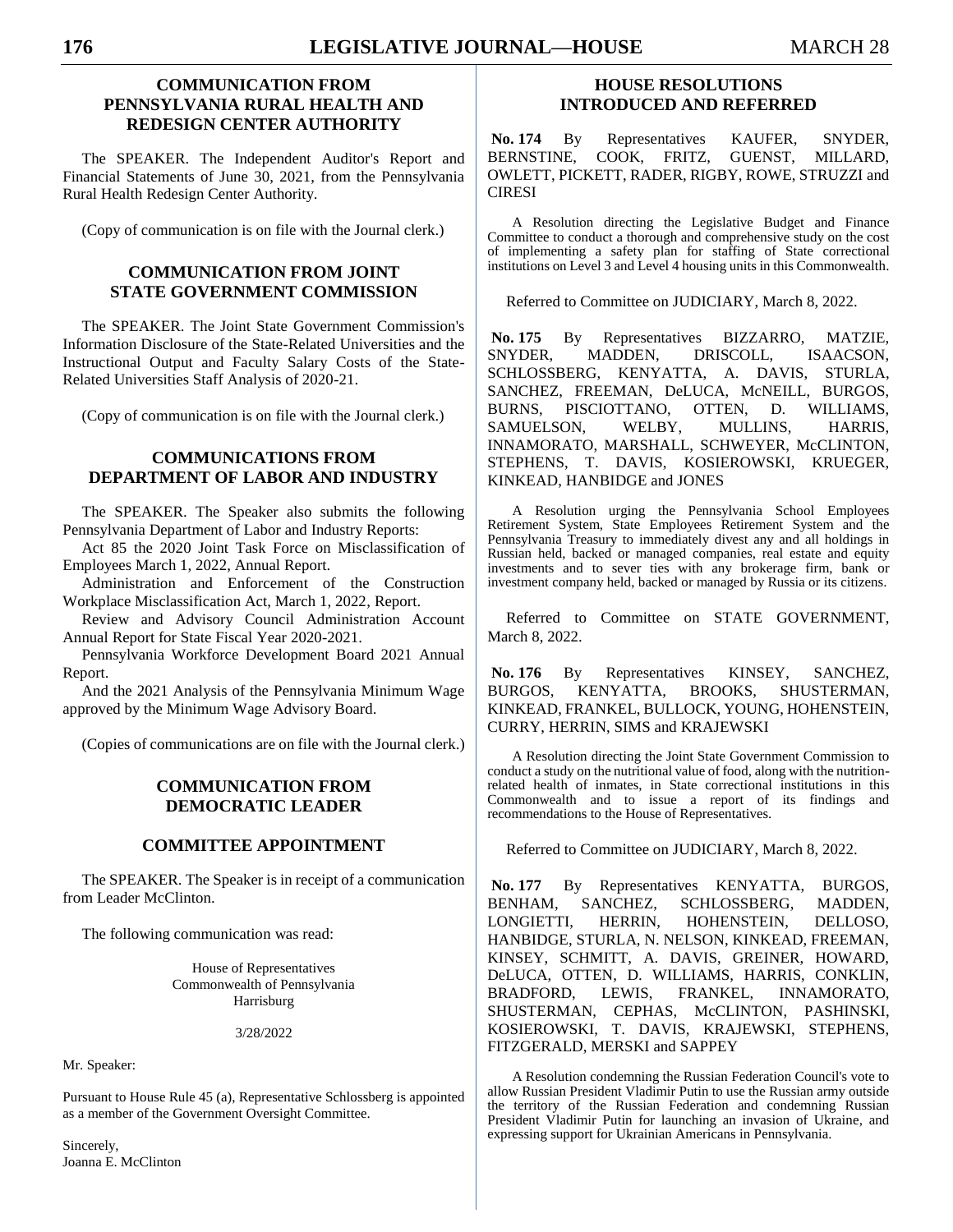Referred to Committee on STATE GOVERNMENT, March 8, 2022.

**No. 178** By Representatives MALAGARI, GUENST, SANCHEZ, BROOKS, SCHWEYER, DELLOSO, McNEILL, HARRIS, DeLUCA, N. NELSON, NEILSON, GUZMAN, CIRESI, STURLA and KINSEY

A Resolution urging the Biden Administration and the Congress of the United States to designate the southeastern region of this Commonwealth as a hydrogen hub.

Referred to Committee on ENVIRONMENTAL RESOURCES AND ENERGY, March 8, 2022.

**No. 179** By Representatives OWLETT, CAUSER, ROTHMAN, HAMM, SCHLEGEL CULVER, MILLARD, PICKETT, T. DAVIS, BOBACK, SMITH, RYAN, GLEIM, ZIMMERMAN and FARRY

A Resolution urging the Congress of the United States to direct the Federal Emergency Management Agency to update the per capita impact indicator and project thresholds to provide financial support for jurisdictions impacted by flooding and other major disasters, to evaluate cost-sharing adjustments for declared disasters and to implement language to recognize localized disasters extend beyond state borders.

Referred to Committee on VETERANS AFFAIRS AND EMERGENCY PREPAREDNESS, March 8, 2022.

**No. 180** By Representatives FRANKEL, SCHLOSSBERG, HARKINS, HILL-EVANS, MILLARD, KINSEY, LONGIETTI, SANCHEZ, KENYATTA, A. DAVIS, DELLOSO, DeLUCA, D. WILLIAMS, INNAMORATO, BENHAM, MATZIE, MERSKI, McCLINTON, D. MILLER and KIM

A Concurrent Resolution extending in whole the disaster emergency declared on January 28, 2022, and extended on February 9, 2022, in response to the Forbes Avenue/Fern Hollow Bridge collapse.

Referred to Committee on VETERANS AFFAIRS AND EMERGENCY PREPAREDNESS, March 8, 2022.

No. 181 By Representatives SHUSTERMAN, SCHLOSSBERG, LONGIETTI, MADDEN, HILL-EVANS, GUENST, SANCHEZ, SAMUELSON, N. NELSON, FREEMAN, KINSEY, HOWARD, McNEILL, MERSKI, KIM and BROOKS

A Concurrent Resolution designating the week of March 13 through 19, 2022, as "AmeriCorps Week" in Pennsylvania and expressing appreciation for AmeriCorps members and AmeriCorps Seniors volunteers across this Commonwealth.

Referred to Committee on LABOR AND INDUSTRY, March 8, 2022.

**No. 182** By Representatives O'MARA, HOHENSTEIN, HILL-EVANS, GALLOWAY, ROZZI, BOBACK, HOWARD, D. WILLIAMS, SCHLOSSBERG, FREEMAN, CIRESI, PASHINSKI, WEBSTER, NEILSON, MALAGARI and PISCIOTTANO

A Resolution directing the Joint State Government Commission to conduct a comprehensive study on long-term care facilities in this Commonwealth and issue a report of its findings and recommendations to the General Assembly.

Referred to Committee on AGING AND OLDER ADULT SERVICES, March 16, 2022.

**No. 183** By Representatives PUSKARIC, STAMBAUGH, PENNYCUICK, LONGIETTI, MILLARD, HENNESSEY, ROWE, PICKETT, HAMM, STRUZZI and NEILSON

A Resolution urging the Biden Administration and the Congress of the United States to designate this Commonwealth as a hydrogen hub.

Referred to Committee on ENVIRONMENTAL RESOURCES AND ENERGY, March 16, 2022.

**No. 184** By Representatives PUSKARIC, MILLARD, ROWE, KEEFER and HAMM

A Resolution urging all Commonwealth agencies to remove social media accounts from social networking platforms that censor content.

Referred to Committee on STATE GOVERNMENT, March 16, 2022.

**No. 185** By Representatives A. DAVIS, HANBIDGE, MADDEN, D. WILLIAMS, GUENST, T. DAVIS, STURLA, HOHENSTEIN, HILL-EVANS, PASHINSKI, BROOKS, DELLOSO, KRAJEWSKI, BENHAM, FITZGERALD, SHUSTERMAN, INNAMORATO, SANCHEZ and OTTEN

A Resolution urging the Congress of the United States to reauthorize the United States Secretary of Agriculture to issue school food program waivers for the purpose of providing healthy meals to millions of students across the country through the 2022-2023 school year.

Referred to Committee on AGRICULTURE AND RURAL AFFAIRS, March 22, 2022.

**No. 186** By Representatives KNOWLES, HILL-EVANS, HENNESSEY, GREINER, STAMBAUGH, BOBACK, KAUFFMAN, N. NELSON, IRVIN, HICKERNELL, SMITH, GUENST, MIZGORSKI, LONGIETTI, RIGBY, FREEMAN, SCHMITT, SAPPEY, SANCHEZ, STAATS, MENTZER, MARSHALL, MILLARD, PICKETT, D. WILLIAMS, BROOKS, ZIMMERMAN, FARRY and CIRESI

A Resolution designating the week of April 10 through 16, 2022, as "Local Government Week" and April 13, 2022, as "Local Government Day" in Pennsylvania.

Referred to Committee on RULES, March 23, 2022.

**No. 187** By Representatives SAYLOR, BURNS, CAUSER, COOK, FARRY, GILLESPIE, GREINER, HAMM, HERSHEY, JAMES, JONES, KEEFER, KERWIN, M. MACKENZIE, R. MACKENZIE, MARSHALL, MENTZER, MERCURI, MIHALEK, MILLARD, MOUL, O'NEAL, OBERLANDER, OWLETT, PICKETT, RAPP, ROTHMAN, ROWE, RYAN, SCHMITT, SMITH, STAATS, STAMBAUGH, STEPHENS, STRUZZI, TOPPER and WHITE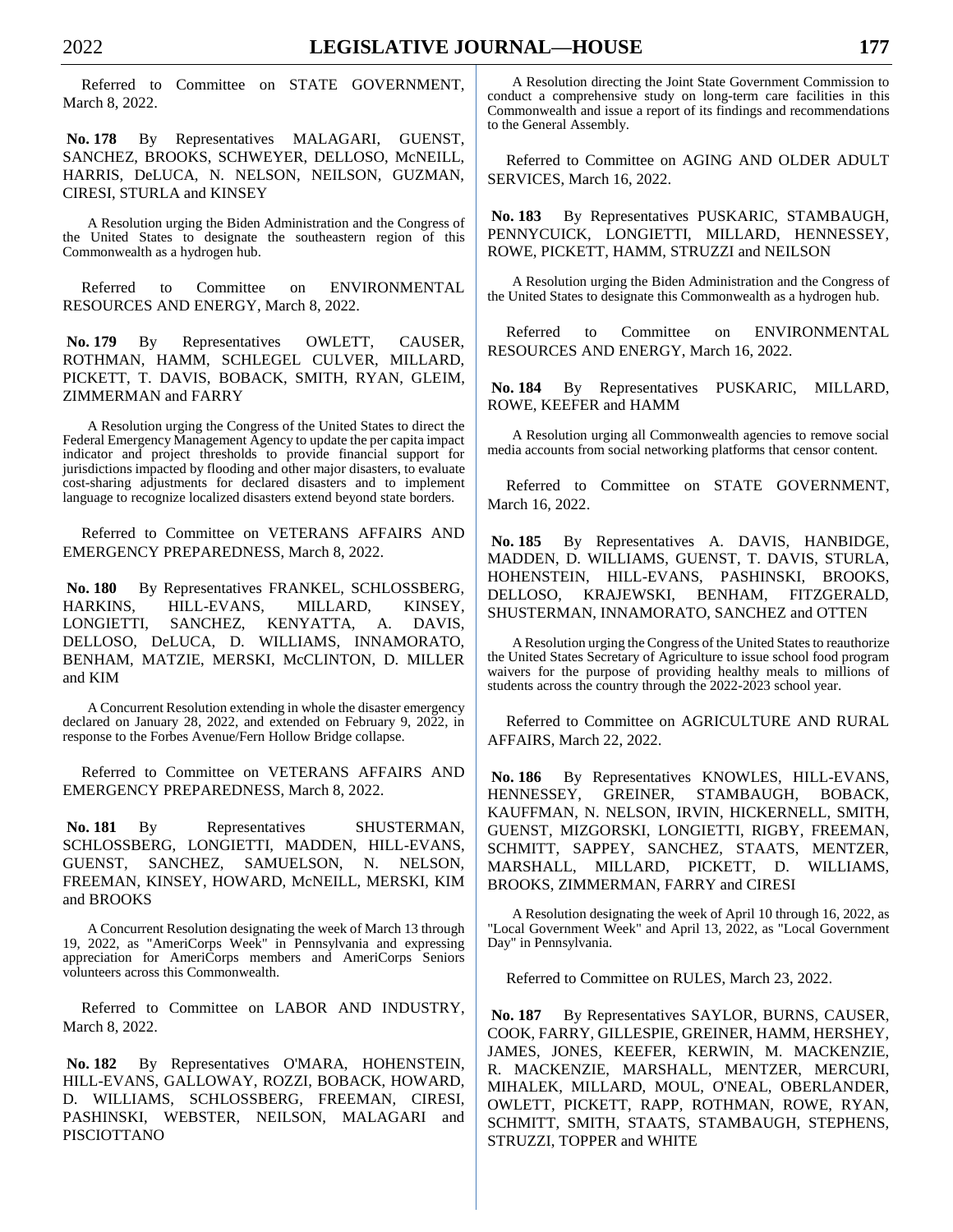A Resolution urging the Governors of New York and New Jersey to end anti-pipeline policies that block Pennsylvania natural gas from reaching markets in New England.

Referred to Committee on ENVIRONMENTAL RESOURCES AND ENERGY, March 23, 2022.

#### No. 188 By Representative HENNESSEY

A Concurrent Resolution extending in whole the disaster emergency declared on January 28, 2022, and extended in whole by the General Assembly until March 31, 2022, in response to the Forbes Avenue/Fern Hollow Bridge Collapse.

Referred to Committee on VETERANS AFFAIRS AND EMERGENCY PREPAREDNESS, March 24, 2022.

**No. 189** By Representatives METCALFE, ARMANINI, BERNSTINE, CAUSER, COOK, COX, FARRY, FEE, FRITZ, GREINER, HAMM, HELM, HERSHEY, IRVIN, JAMES, JONES, JOZWIAK, KAUFFMAN, KEEFER, KNOWLES, M. MACKENZIE, R. MACKENZIE, MAJOR, MALONEY, MARSHALL, MILLARD, MOUL, MUSTELLO, E. NELSON, OBERLANDER, ORTITAY, PICKETT, RADER, RAPP, ROAE, ROTHMAN, ROWE, RYAN, SANKEY, SAYLOR, SCHEMEL, SCHMITT, SMITH, STAATS, STAMBAUGH, STRUZZI and WARNER

A Resolution urging the President of the United States and the Congress of the United States to take measures to increase America's long-term energy affordability and security by ensuring the continued operation and expansion of our oil and gas infrastructure.

Referred to Committee on ENVIRONMENTAL RESOURCES AND ENERGY, March 24, 2022.

#### **HOUSE BILLS INTRODUCED AND REFERRED**

**No. 13** By Representative RYAN

An Act amending Titles 53 (Municipalities Generally) and 72 (Taxation and Fiscal Affairs) of the Pennsylvania Consolidated Statutes, eliminating school district property taxes; imposing county and school district taxes; establishing the School District Emergency Fund and the School District Property Tax Elimination Fund; consolidating Articles II and III of the Tax Reform Code of 1971; in preliminary provisions relating to sales and use tax, providing for definitions; in taxation generally relating to sales and use tax, providing for exclusions and for transfer to county sales and use tax accounts; and, in preliminary provisions relating to personal income tax, providing for definitions; and making related repeals.

Referred to Committee on FINANCE, February 24, 2022.

**No. 223** By Representatives LAWRENCE, BERNSTINE, BOBACK, BURGOS, CAUSER, COOK, SCHLEGEL CULVER, ECKER, FEE, GILLEN, HAMM, HENNESSEY, HERSHEY, HICKERNELL, IRVIN, JAMES, KAUFFMAN, KENYATTA, LONGIETTI, MENTZER, MILLARD, MOUL, OWLETT, PICKETT, RYAN, SCHMITT, STAMBAUGH, STRUZZI and ZIMMERMAN

An Act providing for the creation of keystone opportunity dairy zones to facilitate the economic development of Pennsylvania's dairy industry; authorizing expenditures; providing tax exemptions, tax deductions, tax abatements and tax credits; creating additional obligations of the Commonwealth and local governmental units; and prescribing powers and duties of certain State and local departments, agencies and officials.

Referred to Committee on AGRICULTURE AND RURAL AFFAIRS, March 17, 2022.

**No. 224** By Representatives LAWRENCE, OWLETT, MOUL, CAUSER, BERNSTINE, BOBACK, BURGOS, COOK, SCHLEGEL CULVER, ECKER, FEE, HENNESSEY, HICKERNELL, IRVIN, JAMES, KAUFFMAN, KENYATTA, LONGIETTI, MENTZER, MILLARD, B. MILLER, PICKETT, RYAN, STAMBAUGH, STRUZZI, HERSHEY, ZIMMERMAN and GILLEN

An Act amending the act of April 28, 1937 (P.L.417, No.105), known as the Milk Marketing Law, in purpose, short title and definitions, further providing for definitions and construction; in general powers of the board, providing for collection of premiums; in prices of milk, providing for board established premiums and further providing for cooperatives; and, in moneys and expenses of board, further providing for Milk Marketing Fund and for payment and providing for audits.

Referred to Committee on AGRICULTURE AND RURAL AFFAIRS, March 24, 2022.

**No. 2022** By Representatives KAUFER, SCHLOSSBERG, HENNESSEY, HILL-EVANS, PICKETT, GUENST and FARRY

An Act amending the act of March 10, 1949 (P.L.30, No.14), known as the Public School Code of 1949, in preliminary provisions, providing for school-based behavioral health assistance.

Referred to Committee on EDUCATION, March 9, 2022.

**No. 2023** By Representatives KAUFER, SCHLOSSBERG, HANBIDGE, HILL-EVANS, PICKETT and R. BROWN

An Act amending the act of March 10, 1949 (P.L.30, No.14), known as the Public School Code of 1949, in terms and courses of study, providing for behavioral health awareness education.

Referred to Committee on EDUCATION, March 9, 2022.

**No. 2024** By Representatives KAUFER, SCHLOSSBERG, CIRESI and OTTEN

An Act amending the act of March 10, 1949 (P.L.30, No.14), known as the Public School Code of 1949, in terms and courses of study, providing for mental health instruction study.

Referred to Committee on EDUCATION, March 9, 2022.

#### **No. 2220** By Representative BRADFORD

An Act to provide appropriations from the General Fund for the expenses of the Executive, Legislative and Judicial Departments of the Commonwealth, the public debt and the public schools for the fiscal year July 1, 2022, to June 30, 2023, and for the payment of bills incurred and remaining unpaid at the close of the fiscal year ending June 30, 2022; to provide appropriations from special funds and accounts to the Executive and Judicial Departments for the fiscal year July 1, 2022, to June 30, 2023, and for the payment of bills remaining unpaid at the close of the fiscal year ending June 30, 2022; to provide for the appropriation of Federal funds to the Executive and Judicial Departments for the fiscal year July 1, 2022, to June 30, 2023, and for the payment of bills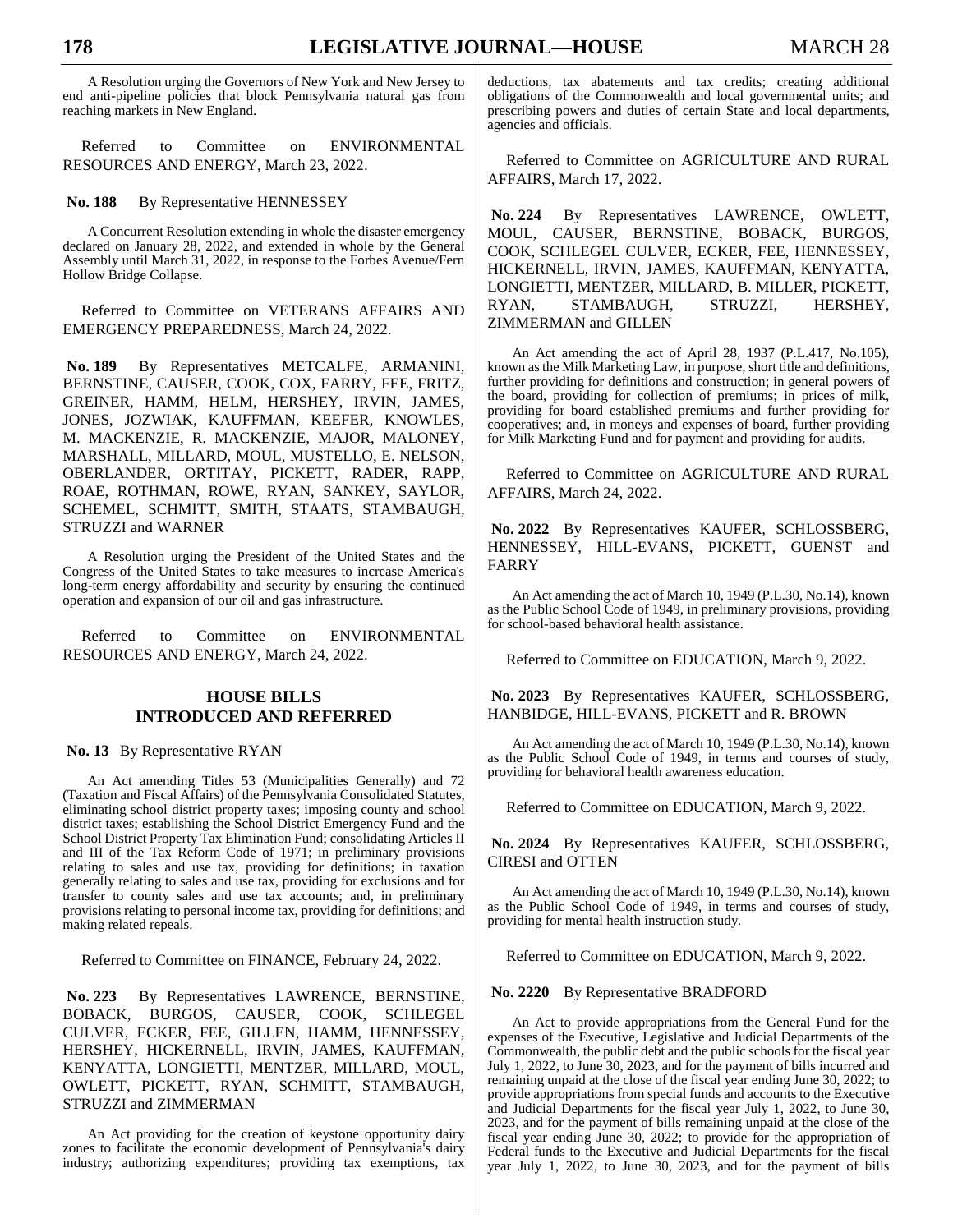remaining unpaid at the close of the fiscal year ending June 30, 2022; and to provide for the additional appropriation of Federal and State funds to the Executive and Judicial Departments for the fiscal year July 1, 2021, to June 30, 2022, and for the payment of bills incurred and remaining unpaid at the close of the fiscal year ending June 30, 2021.

Referred to Committee on APPROPRIATIONS, March 8, 2022.

#### **No. 2221** By Representative BRADFORD

An Act making appropriations from the Professional Licensure Augmentation Account and from restricted revenue accounts within the General Fund to the Department of State for use by the Bureau of Professional and Occupational Affairs in support of the professional licensure boards assigned thereto.

Referred to Committee on APPROPRIATIONS, March 8, 2022.

#### **No. 2222** By Representative BRADFORD

An Act making appropriations from the Workmen's Compensation Administration Fund to the Department of Labor and Industry and the Department of Community and Economic Development to provide for the expenses of administering the Workers' Compensation Act, The Pennsylvania Occupational Disease Act and the Office of Small Business Advocate for the fiscal year July 1, 2022, to June 30, 2023, and for the payment of bills incurred and remaining unpaid at the close of the fiscal year ending June 30, 2022.

Referred to Committee on APPROPRIATIONS, March 8, 2022.

#### **No. 2223** By Representative BRADFORD

An Act making an appropriation from a restricted revenue account within the General Fund to the Office of Small Business Advocate in the Department of Community and Economic Development.

Referred to Committee on APPROPRIATIONS, March 8, 2022.

#### **No. 2224** By Representative BRADFORD

An Act making an appropriation from a restricted revenue account within the General Fund to the Office of Consumer Advocate in the Office of Attorney General.

Referred to Committee on APPROPRIATIONS, March 8, 2022.

#### **No. 2225** By Representative BRADFORD

An Act making appropriations from the Public School Employees' Retirement Fund and from the PSERS Defined Contribution Fund to provide for expenses of the Public School Employees' Retirement Board for the fiscal year July 1, 2022, to June 30, 2023, and for the payment of bills incurred and remaining unpaid at the close of the fiscal year ending June 30, 2022.

Referred to Committee on APPROPRIATIONS, March 8, 2022.

#### **No. 2226** By Representative BRADFORD

An Act making appropriations from the State Employees' Retirement Fund and from the SERS Defined Contribution Fund to provide for expenses of the State Employees' Retirement Board for the fiscal year July 1, 2022, to June 30, 2023, and for the payment of bills incurred and remaining unpaid at the close of the fiscal year ending June 30, 2022.

Referred to Committee on APPROPRIATIONS, March 8, 2022.

**No. 2227** By Representative BRADFORD

An Act making appropriations from the Philadelphia Taxicab and Limousine Regulatory Fund and the Philadelphia Taxicab Medallion Fund to the Philadelphia Parking Authority for the fiscal year July 1, 2022, to June 30, 2023.

Referred to Committee on APPROPRIATIONS, March 8, 2022.

#### **No. 2228** By Representative BRADFORD

An Act making appropriations from a restricted revenue account within the General Fund and from Federal augmentation funds to the Pennsylvania Public Utility Commission for the fiscal year July 1, 2022, to June 30, 2023.

Referred to Committee on APPROPRIATIONS, March 8, 2022.

#### **No. 2229** By Representative BRADFORD

An Act making appropriations from the restricted revenue accounts within the State Gaming Fund and from the restricted revenue accounts within the Fantasy Contest Fund and Video Gaming Fund to the Attorney General, the Department of Revenue, the Pennsylvania State Police and the Pennsylvania Gaming Control Board for the fiscal year beginning July 1, 2022, to June 30, 2023, and for the payment of bills incurred and remaining unpaid at the close of the fiscal year ending June 30, 2022.

Referred to Committee on APPROPRIATIONS, March 8, 2022.

#### **No. 2230** By Representative BRADFORD

A Supplement to the act of April 1, 1863 (P.L.213, No.227), entitled "An act to accept the grant of Public Lands, by the United States, to the several states, for the endowment of Agricultural Colleges," making appropriations for carrying the same into effect; providing for a basis for payments of such appropriations, for a method of accounting for the funds appropriated and for certain fiscal information disclosure; and making an appropriation from a restricted account within the Agricultural College Land Scrip Fund.

Referred to Committee on APPROPRIATIONS, March 8, 2022.

#### **No. 2231** By Representative BRADFORD

A Supplement to the act of July 28, 1966 (3rd Sp.Sess., P.L.87, No.3), entitled "An act providing for the establishment and operation of the University of Pittsburgh as an instrumentality of the Commonwealth to serve as a State-related university in the higher education system of the Commonwealth; providing for change of name; providing for the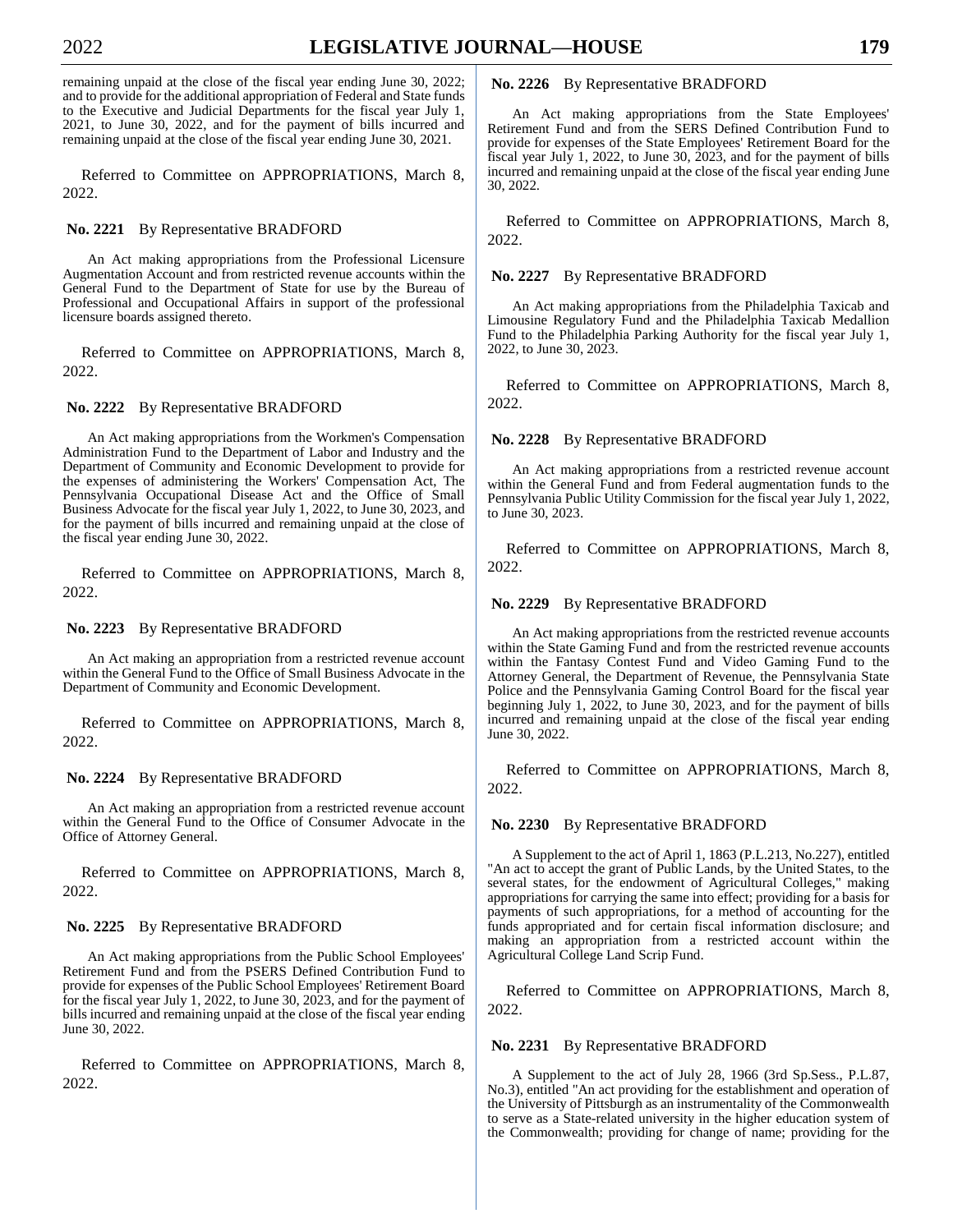composition of the board of trustees; terms of trustees, and the power and duties of such trustees; authorizing appropriations in amounts to be fixed annually by the General Assembly; providing for the auditing of accounts of expenditures from said appropriations; providing for public support and capital improvements; authorizing the issuance of bonds exempt from taxation within the Commonwealth; requiring the chancellor to make an annual report of the operations of the University of Pittsburgh," making appropriations for carrying the same into effect; and providing for a basis for payments of such appropriations, for a method of accounting for the funds appropriated and for certain fiscal information disclosure.

Referred to Committee on APPROPRIATIONS, March 8, 2022.

#### **No. 2232** By Representative BRADFORD

A Supplement to the act of November 30, 1965 (P.L.843, No.355), known as the Temple University–Commonwealth Act, making an appropriation for carrying the same into effect; providing for a basis for payments of such appropriation; and providing a method of accounting for the funds appropriated and for certain fiscal information disclosure.

Referred to Committee on APPROPRIATIONS, March 8, 2022.

**No. 2233** By Representative BRADFORD

A Supplement to the act of July 7, 1972 (P.L.743, No.176), known as the Lincoln University-Commonwealth Act, making an appropriation for carrying the same into effect; providing for a basis for payments of the appropriation; providing for a method of accounting for the funds appropriated; and providing for certain fiscal information disclosure.

Referred to Committee on APPROPRIATIONS, March 8, 2022.

#### **No. 2234** By Representative BRADFORD

An Act making appropriations to the Trustees of the University of Pennsylvania.

Referred to Committee on APPROPRIATIONS, March 8, 2022.

#### **No. 2235** By Representative BRADFORD

An Act providing for the capital budget for the fiscal year 2022-2023.

Referred to Committee on APPROPRIATIONS, March 8, 2022.

**No. 2337** By Representatives SILVIS, CIRESI, SCHLEGEL CULVER, GILLEN, GUENST, GUZMAN, HILL-EVANS, HOHENSTEIN, M. MACKENZIE, MAJOR, O'MARA, PENNYCUICK, PICKETT, ROWE, SMITH, WEBSTER and C. WILLIAMS

An Act amending Title 75 (Vehicles) of the Pennsylvania Consolidated Statutes, in registration of vehicles, further providing for person with disability plate and placard; in fees, further providing for exemption of persons, entities and vehicles from fees; and, in powers of department and local authorities, further providing for specific powers of department and local authorities.

Referred to Committee on TRANSPORTATION, February 11, 2022.

**No. 2338** By Representatives BONNER, HENNESSEY, JAMES, GUENST, JOZWIAK, ZIMMERMAN, MOUL and **SCHEMEL** 

An Act amending the act of July 7, 1980 (P.L.380, No.97), known as the Solid Waste Management Act, in general provisions, providing for areas where landfills are prohibited.

Referred to Committee on ENVIRONMENTAL RESOURCES AND ENERGY, February 11, 2022.

**No. 2339** By Representatives BONNER, JAMES, GUENST, JOZWIAK, MOUL and SCHEMEL

An Act amending the act of July 7, 1980 (P.L.380, No.97), known as the Solid Waste Management Act, in general provisions, providing for areas where landfills are prohibited.

Referred to Committee on ENVIRONMENTAL RESOURCES AND ENERGY, February 11, 2022.

**No. 2340** By Representatives BIZZARRO, SNYDER, MATZIE, MERSKI, MADDEN, KRAJEWSKI, McNEILL, NELSON, GUZMAN, HOHENSTEIN, DELLOSO, O'MARA, SCHLOSSBERG, SANCHEZ, ZABEL, WARREN, ROZZI, DeLUCA, CIRESI, WEBSTER, CEPHAS, KINKEAD, SAMUELSON and DEASY

A Joint Resolution proposing an amendment to the Constitution of the Commonwealth of Pennsylvania, further providing for proposal of amendments by the General Assembly and their adoption.

Referred to Committee on STATE GOVERNMENT, February 11, 2022.

**No. 2341** By Representatives MATZIE, PISCIOTTANO, SNYDER, A. DAVIS, DELLOSO, MERSKI, PENNYCUICK, T. DAVIS, SCHLOSSBERG, McNEILL, DeLUCA, BROOKS, MERCURI, WELBY, CIRESI, GILLEN, HEFFLEY, DEASY and MARSHALL

An Act imposing duties on certain care facilities relating to residents and applicants who are registered sexual offenders; and providing for duties of Department of Health.

Referred to Committee on HEALTH, March 8, 2022.

**No. 2342** By Representatives GAYDOS, ROTHMAN, MIHALEK, SMITH, MILLARD, ROWE, GROVE, MIZGORSKI, KEEFER, JONES, JOZWIAK and ORTITAY

An Act amending the act of April 12, 1951 (P.L.90, No.21), known as the Liquor Code, in licenses and regulations and liquor, alcohol and malt and brewed beverages, providing for shipment of spirits; and making an editorial change.

Referred to Committee on LIQUOR CONTROL, February 11, 2022.

**No. 2343** By Representatives DALEY, ROZZI, SANCHEZ, MADDEN, McNEILL, MILLARD and NEILSON

An Act authorizing the Department of General Services, with the approval of the Pennsylvania Historical and Museum Commission and the Governor, to grant and convey to The Grist at Mather Mill, Ltd.,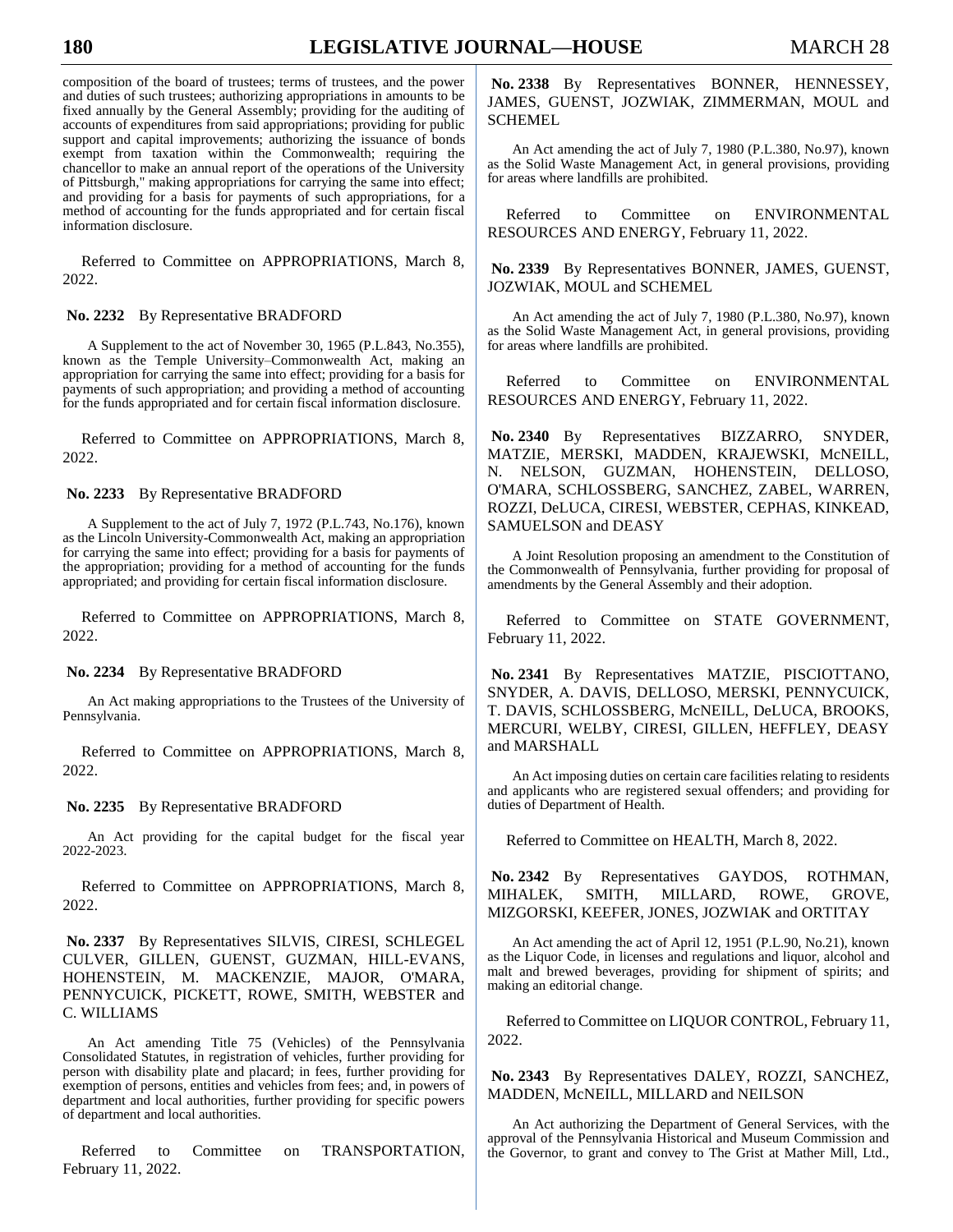certain lands, buildings and improvements situate in Whitemarsh Township, Montgomery County.

Referred to Committee on STATE GOVERNMENT, February 11, 2022.

**No. 2344** By Representatives STEPHENS, BONNER, DeLUCA, ZIMMERMAN, OWLETT, MOUL and HEFFLEY

An Act amending Titles 18 (Crimes and Offenses) and 61 (Prisons and Parole) of the Pennsylvania Consolidated Statutes, in wiretapping and electronic surveillance, further providing for definitions; and, in Pennsylvania Board of Probation and Parole, providing for exception to prohibition of interception and disclosure of communications.

Referred to Committee on JUDICIARY, February 11, 2022.

**No. 2345** By Representatives KINKEAD, RIGBY, HENNESSEY, STAMBAUGH, GUENST, VITALI, FREEMAN, DELLOSO, MILLARD, INNAMORATO, KINSEY, WARREN, COX and DEASY

An Act designating a portion of U.S. Route 19 between Ivory Avenue and Cemetery Lane in Ross Township, Allegheny County, as the Chief Vernon Moses Memorial Highway.

Referred to Committee on TRANSPORTATION, March 8, 2022.

**No. 2346** By Representatives SAINATO, BOBACK, LONGIETTI, SCHLEGEL CULVER, NEILSON, GILLEN, DRISCOLL, JOZWIAK, HILL-EVANS, CIRESI, DELLOSO and SANCHEZ

An Act amending Title 51 (Military Affairs) of the Pennsylvania Consolidated Statutes, in general provisions, further providing for definitions; and, in State Armory Board, further providing for composition and general functions, for erection of armories and for management of armories, providing for management of buildings and structures located at Fort Indiantown Gap, further providing for purchase or lease of ground for armories, for donation of land by political subdivisions, for donation of property and services by political subdivisions, for sale of unusable armories and land, sale or lease of timber and mineral rights, for payment of armory rentals by Commonwealth, for rental of armories, for property in armories of units in Federal service, for State Treasury Armory Fund and for maintenance, construction and repairs.

Referred to Committee on VETERANS AFFAIRS AND EMERGENCY PREPAREDNESS, March 8, 2022.

**No. 2347** By Representatives KINSEY, BURGOS, CURRY, HOHENSTEIN, MADDEN, HILL-EVANS, SIMS, ISAACSON, T. DAVIS, WARREN, SCHLOSSBERG, GUENST, D. WILLIAMS, BRIGGS, BULLOCK, SANCHEZ, PARKER, WEBSTER, HARRIS, INNAMORATO and McCLINTON

An Act amending Titles 42 (Judiciary and Judicial Procedure) and 61 (Prisons and Parole) of the Pennsylvania Consolidated Statutes, in sentencing, repealing provisions relating to transfer of inmates in need of medical treatment; in Pennsylvania Board of Probation and Parole, providing for parole for reasons of age or illness and for medical parole due to public or disaster emergency related to health or contagious disease outbreak; and abrogating regulations.

Referred to Committee on JUDICIARY, March 8, 2022.

**No. 2348** By Representatives KINSEY, ROTHMAN, SCHLOSSBERG, N. NELSON, BROOKS, SANCHEZ, HOHENSTEIN, WARREN, PARKER, MADDEN, KINKEAD, FRANKEL, BULLOCK, YOUNG, CURRY, HERRIN, SIMS and D. WILLIAMS

An Act amending Title 61 (Prisons and Parole) of the Pennsylvania Consolidated Statutes, in visitation, providing for personal visitation; and making an editorial change.

Referred to Committee on JUDICIARY, March 8, 2022.

**No. 2349** By Representatives KINSEY, SANCHEZ, FRANKEL, McNEILL, KIM, BULLOCK, YOUNG, HOHENSTEIN, HERRIN, SIMS and D. WILLIAMS

An Act amending Title 42 (Judiciary and Judicial Procedure) of the Pennsylvania Consolidated Statutes, in commencement of proceedings, further providing for arrest without warrant.

Referred to Committee on JUDICIARY, March 8, 2022.

**No. 2350** By Representatives KINSEY, DALEY, ROTHMAN, SCHLOSSBERG, N. NELSON, SANCHEZ, HOWARD, INNAMORATO, O'MARA, MADDEN and **OTTEN** 

An Act amending Title 75 (Vehicles) of the Pennsylvania Consolidated Statutes, in traffic-control devices, further providing for traffic-control signals.

Referred to Committee on TRANSPORTATION, March 8, 2022.

**No. 2351** By Representatives KINSEY, A. BROWN, ROTHMAN, D. WILLIAMS, SANCHEZ, KRAJEWSKI, BROOKS, INNAMORATO, KINKEAD, FRANKEL, BULLOCK, YOUNG, HOHENSTEIN, CURRY, HERRIN and SIMS

An Act amending Title 61 (Prisons and Parole) of the Pennsylvania Consolidated Statutes, in Pennsylvania Board of Probation and Parole, providing for earned compliance credit.

Referred to Committee on JUDICIARY, March 8, 2022.

**No. 2352** By Representatives RYAN, DIAMOND, GLEIM, HENNESSEY, JAMES, HILL-EVANS, BERNSTINE, ROWE, SONNEY, KINSEY, SAYLOR, STRUZZI, MOUL, RIGBY and COX

An Act designating a portion of Pennsylvania Route 72 from Segment 0010/Offset 0000 to Segment 0110/Offset 1330 in Cornwall Borough, Lebanon County, as the William G. Carpenter Highway.

Referred to Committee on TRANSPORTATION, March 8, 2022.

**No. 2354** By Representatives RYAN, COOK, GUENST, N. NELSON, DeLUCA and CIRESI

An Act amending the act of March 4, 1971 (P.L.6, No.2), known as the Tax Reform Code of 1971, providing for frontline worker tax rebate; and making a continuing appropriation from the COVID-19 Response Restricted Account.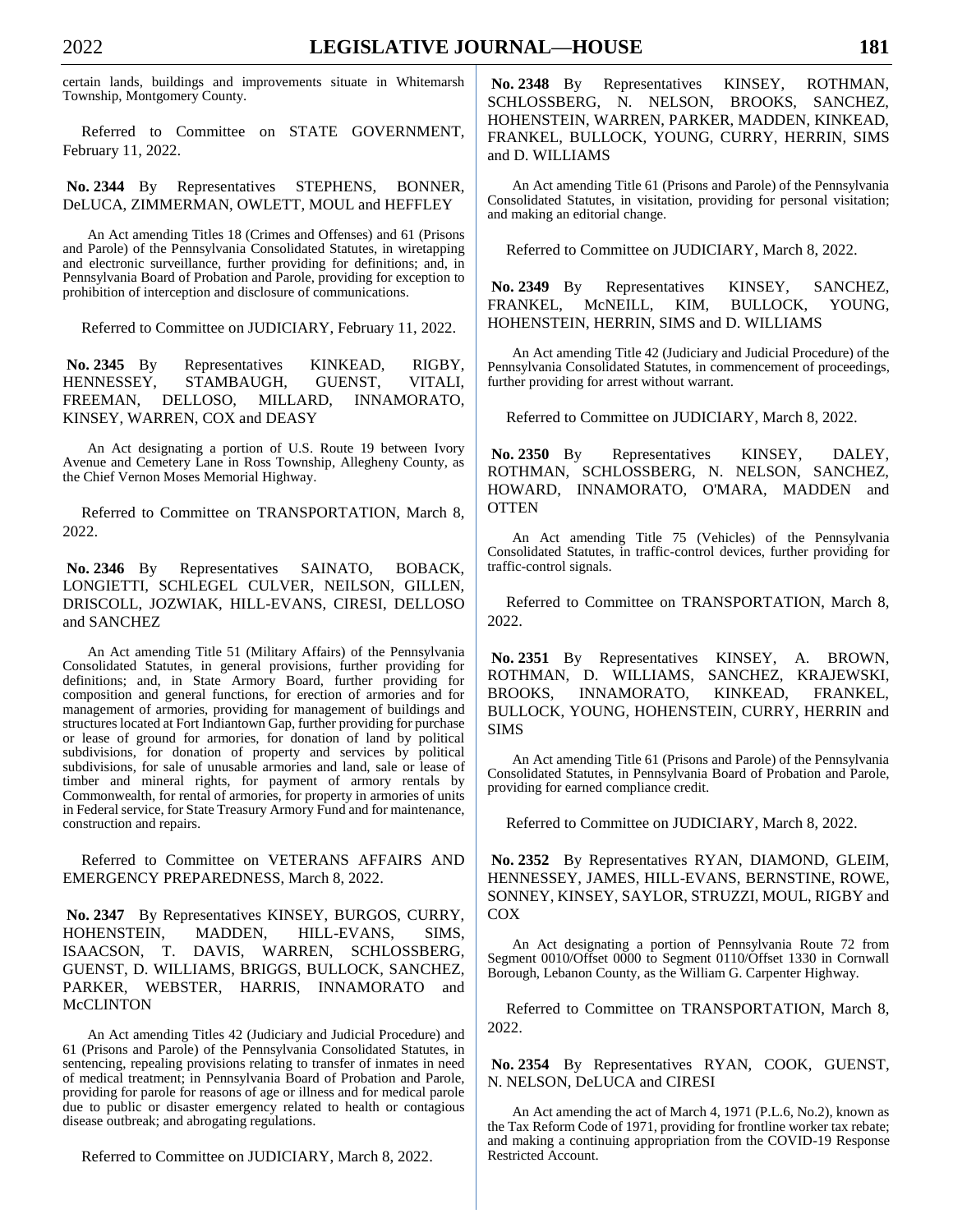Referred to Committee on FINANCE, March 8, 2022.

**No. 2355** By Representatives MENTZER and GREINER

An Act amending Title 35 (Health and Safety) of the Pennsylvania Consolidated Statutes, providing for COVID-19 antibodies data.

Referred to Committee on HEALTH, March 8, 2022.

#### **No. 2356** By Representative CAUSER

An Act authorizing the Department of General Services, on behalf of the Commonwealth of Pennsylvania, and with the approval of the Governor, to issue a corrective deed to the Potter County Housing Authority, and to quitclaim and release to the Potter County Housing Authority any right, title or interest it may have with respect to a certain use restriction and a related reversionary interest in each case related to certain real property situate in the Borough of Coudersport, Potter County.

Referred to Committee on STATE GOVERNMENT, March 8, 2022.

**No. 2357** By Representatives PENNYCUICK, SAPPEY, HELM, O'MARA, HENNESSEY, SCHLOSSBERG, HEFFLEY and QUINN

An Act prohibiting the preparation, manufacture, sale or distribution of unsafe kratom products and the sale or distribution of kratom products to individuals younger than 21 years of age; providing for duties of Department of Health; and imposing penalties.

Referred to Committee on HEALTH, March 8, 2022.

**No. 2358** By Representatives BONNER, GROVE, RYAN, SMITH, WHITE, SILVIS, M. MACKENZIE, ROTHMAN, ZIMMERMAN and KEEFER

An Act amending Title 18 (Crimes and Offenses) of the Pennsylvania Consolidated Statutes, in obstructing governmental operations, providing for enforcement of State law.

Referred to Committee on JUDICIARY, March 8, 2022.

**No. 2359** By Representatives FIEDLER, INNAMORATO, KRAJEWSKI, FRANKEL, HILL-EVANS, A. DAVIS, KENYATTA, SIMS, DELLOSO, SCHLOSSBERG, SANCHEZ, O'MARA, GUZMAN, CEPHAS, FREEMAN, KINKEAD, GUENST, CURRY, KINSEY, D. WILLIAMS and FITZGERALD

An Act amending the act of April 9, 1929 (P.L.343, No.176), known as The Fiscal Code, in American Rescue Plan Rental and Utility Assistance Grant Program, providing for additional funding.

Referred to Committee on APPROPRIATIONS, March 8, 2022.

**No. 2360** By Representatives PENNYCUICK, LEWIS DELROSSO, OWLETT, POLINCHOCK, McNEILL, MERSKI, SMITH, GUENST, GILLEN, ROWE, BERNSTINE, HELM, DOWLING, COOK, HENNESSEY and M. MACKENZIE

An Act amending the act of March 10, 1949 (P.L.30, No.14), known as the Public School Code of 1949, providing for military education opportunity account.

Referred to Committee on EDUCATION, March 8, 2022.

**No. 2361** By Representatives PENNYCUICK, HENNESSEY, POLINCHOCK, HAMM, MIHALEK, HILL-EVANS, KULIK, M. MACKENZIE, R. MACKENZIE, GUENST, HOHENSTEIN, KINSEY, SCHMITT, LONGIETTI, JAMES, O'MARA, MENTZER, MILLARD, GILLEN, ROZZI, PICKETT, GUZMAN, INNAMORATO, DRISCOLL, WEBSTER and FARRY

An Act amending Title 38 (Holidays and Observances) of the Pennsylvania Consolidated Statutes, in veteran recognition, providing for Women Veterans Day.

Referred to Committee on VETERANS AFFAIRS AND EMERGENCY PREPAREDNESS, March 8, 2022.

**No. 2362** By Representatives PENNYCUICK, RYAN, BERNSTINE, C. WILLIAMS, HAMM, SMITH, ROSSI, LEWIS, HELM, STAATS, HENNESSEY and LEWIS DELROSSO

An Act providing for the posting of annual financial information for public school entities.

Referred to Committee on EDUCATION, March 8, 2022.

**No. 2363** By Representatives GLEIM, FREEMAN, CIRESI, HENNESSEY, HILL-EVANS, JAMES, LONGIETTI, B. MILLER, PENNYCUICK, PICKETT, RYAN, SAMUELSON, ZIMMERMAN, QUINN, KIM, HANBIDGE and SANCHEZ

An Act amending the act of March 10, 1949 (P.L.30, No.14), known as the Public School Code of 1949, in terms and courses of study, providing for supplemental mathematics program for grades kindergarten through five.

Referred to Committee on EDUCATION, March 8, 2022.

**No. 2364** By Representatives PISCIOTTANO, McNEILL, HILL-EVANS, SCHWEYER, SCHLOSSBERG, BENHAM, D. WILLIAMS, DELLOSO, A. DAVIS, INNAMORATO, SANCHEZ and O'MARA

An Act establishing the Prevailing Wage Co-Enforcement Program; and providing for duties of the Department of Labor and Industry and participants in the Prevailing Wage Co-Enforcement Program.

Referred to Committee on LABOR AND INDUSTRY, March 8, 2022.

**No. 2365** By Representatives FRITZ, BERNSTINE, HAMM, LEWIS DELROSSO, MILLARD, MOUL, JOZWIAK, PICKETT and ZIMMERMAN

An Act amending Title 27 (Environmental Resources) of the Pennsylvania Consolidated Statutes, providing for permit review process and establishing the Permitting Technology Restricted Account.

Referred to Committee on ENVIRONMENTAL RESOURCES AND ENERGY, March 8, 2022.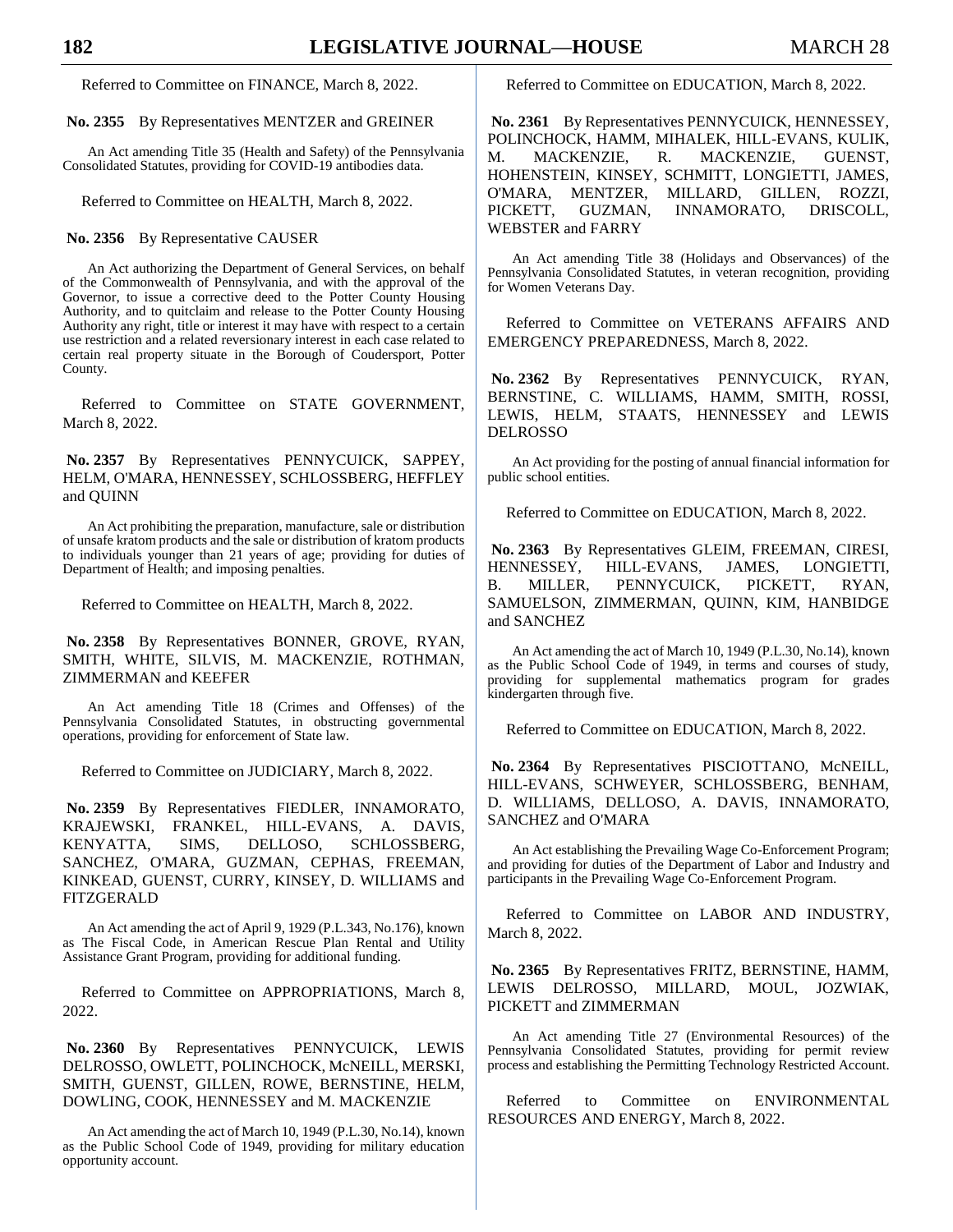**No. 2366** By Representatives HENNESSEY, WHITE, SHUSTERMAN and CIRESI

An Act amending Title 53 (Municipalities Generally) of the Pennsylvania Consolidated Statutes, in taxation for public transportation, further providing for local financial support.

Referred to Committee on LOCAL GOVERNMENT, March 16, 2022.

**No. 2367** By Representatives MAKO, RYAN, O'NEAL, JAMES, PENNYCUICK, LAWRENCE, M. MACKENZIE, KERWIN, MILLARD, FEE, HELM, DIAMOND, HAMM, BURGOS, TOPPER, WHITE, C. WILLIAMS, METCALFE, ROAE, GILLEN, MALONEY, STRUZZI, ZIMMERMAN, OWLETT, MOUL, GROVE, HEFFLEY and ROWE

An Act providing for duty of Department of Environmental Protection to prohibit the construction or installation of wind turbines that negatively affect military installations, for duties of wind turbine owners and for authorization processes.

Referred to Committee on ENVIRONMENTAL RESOURCES AND ENERGY, March 8, 2022.

**No. 2368** By Representatives MAKO, FLOOD, HENNESSEY, M. MACKENZIE, McNEILL, GUENST, HAMM, ZIMMERMAN and ROZZI

An Act amending the act of March 4, 1971 (P.L.6, No.2), known as the Tax Reform Code of 1971, in sales and use tax, further providing for imposition of tax; and establishing the Senior Citizen Additional Property Tax Rebate Fund.

Referred to Committee on FINANCE, March 8, 2022.

No. 2370 By Representatives MAKO, FLOOD, HENNESSEY, M. MACKENZIE, McNEILL, HELM, GUENST, HAMM, ZIMMERMAN, PICKETT, OWLETT, BURGOS, PENNYCUICK, COX and ROZZI

An Act amending the act of June 27, 2006 (1st Sp.Sess., P.L.1873, No.1), known as the Taxpayer Relief Act, in senior citizens property tax and rent rebate assistance, providing for additional rebate.

Referred to Committee on FINANCE, March 8, 2022.

**No. 2371** By Representatives MIHALEK, HILL-EVANS, SILVIS, M. MACKENZIE, RYAN and ZIMMERMAN

An Act amending Title 66 (Public Utilities) of the Pennsylvania Consolidated Statutes, in common carriers, providing for paratransit service.

Referred to Committee on CONSUMER AFFAIRS, March 8, 2022.

**No. 2372** By Representatives SCHMITT, MILLARD and ZIMMERMAN

An Act amending Title 75 (Vehicles) of the Pennsylvania Consolidated Statutes, in general provisions, further providing for definitions; and, in abandoned vehicles and cargos, further providing for reports by private property owners of abandoned vehicles and providing for abandoned vehicles at wholesale vehicle auctions.

Referred to Committee on TRANSPORTATION, March 8, 2022.

**No. 2373** By Representative DIAMOND

An Act amending the act of April 9, 1929 (P.L.177, No.175), known as The Administrative Code of 1929, in powers and duties of the Department of General Services and its departmental administrative and advisory boards and commissions, further providing for transfer authority over Lieutenant Governor's Mansion.

Referred to Committee on VETERANS AFFAIRS AND EMERGENCY PREPAREDNESS, March 8, 2022.

**No. 2374** By Representatives CIRESI, HENNESSEY, SAPPEY, FREEMAN, SANCHEZ, GUENST, ROZZI, HOWARD and DeLUCA

An Act amending the act of July 31, 1968 (P.L.805, No.247), known as the Pennsylvania Municipalities Planning Code, in subdivision and land development, providing for signage on subdivision or land development.

Referred to Committee on LOCAL GOVERNMENT, March 8, 2022.

**No. 2375** By Representatives RADER, GUENST and MENTZER

An Act amending the act of May 25, 1945 (P.L.1050, No.394), known as the Local Tax Collection Law, further providing for bonds of tax collectors.

Referred to Committee on LOCAL GOVERNMENT, March 8, 2022.

**No. 2376** By Representatives KINSEY, A. BROWN, FITZGERALD, SANCHEZ, NEILSON, PARKER and WELBY

An Act amending the act of April 12, 1951 (P.L.90, No.21), known as the Liquor Code, in licenses and regulations relating to liquor, alcohol and malt and brewed beverages, further providing for applications for hotel, restaurant and club liquor licenses.

Referred to Committee on LIQUOR CONTROL, March 8, 2022.

**No. 2377** By Representatives O'MARA, FREEMAN, SANCHEZ, ISAACSON, KINSEY, GUENST, MADDEN, HOWARD, ZABEL, HILL-EVANS, KENYATTA, WEBSTER, N. NELSON and MERSKI

An Act amending the act of April 9, 1929 (P.L.343, No.176), known as The Fiscal Code, in oil and gas wells, further providing for definitions and for oil and gas lease fund and providing for Public Natural Resources Trust Fund.

Referred to Committee on ENVIRONMENTAL RESOURCES AND ENERGY, March 8, 2022.

**No. 2378** By Representatives GROVE, RYAN, PICKETT, STAMBAUGH, COX, SAYLOR, HAMM, KEEFER and MENTZER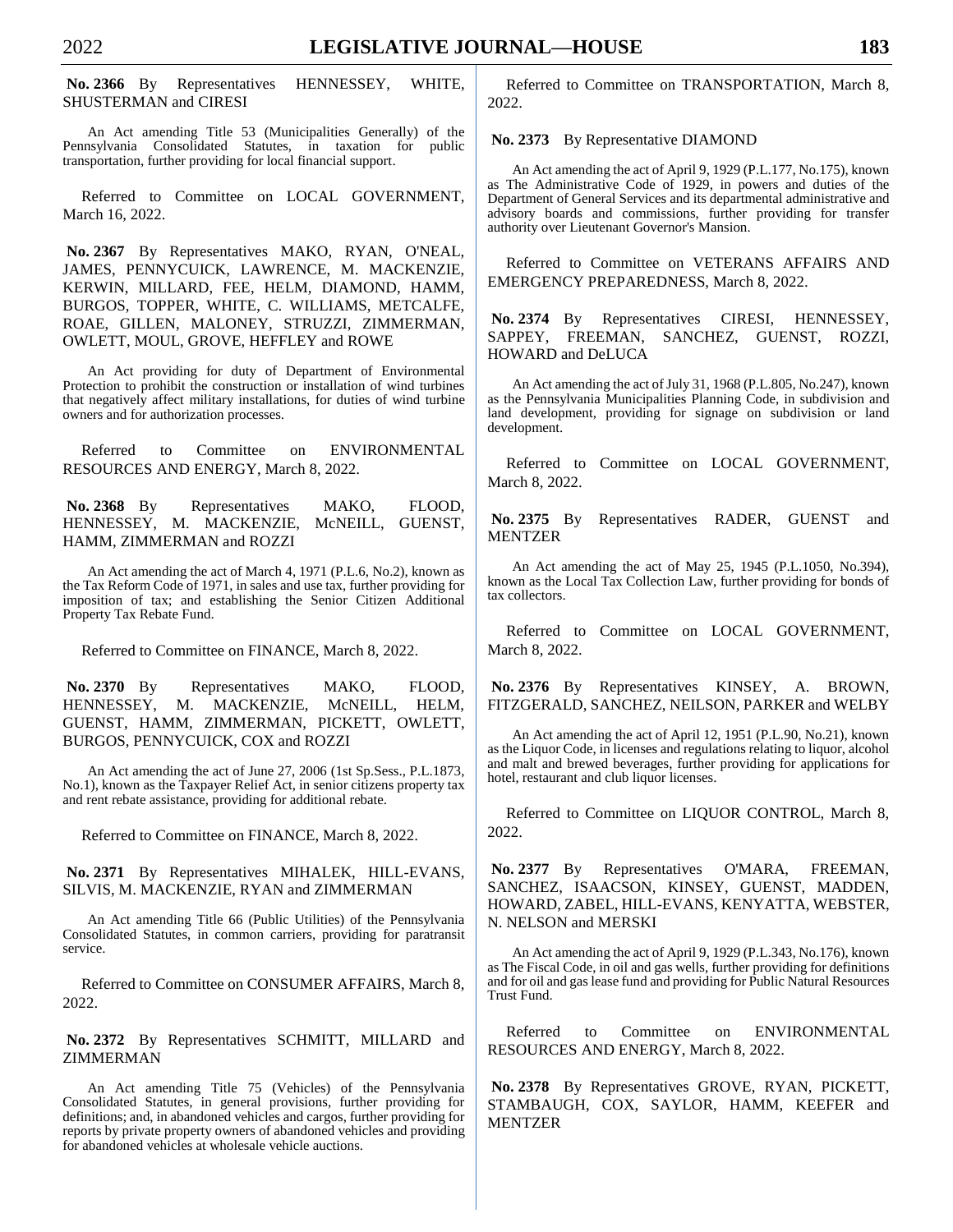An Act amending the act of April 9, 1929 (P.L.343, No.176), known as The Fiscal Code, in emergency COVID-19 response, providing for Federal maintenance of effort restrictions and for ending maintenance of effort restrictions related to COVID-19 public health emergency.

Referred to Committee on HEALTH, March 8, 2022.

**No. 2379** By Representatives GROVE, STAMBAUGH, SMITH, RYAN, WHEELAND, HAMM, LEWIS DELROSSO, IRVIN, COX, GLEIM, SAYLOR, MENTZER, PICKETT, PENNYCUICK, KEEFER and ROWE

An Act amending the act of June 13, 1967 (P.L.31, No.21), known as the Human Services Code, in public assistance, providing for work requirements.

Referred to Committee on HEALTH, March 8, 2022.

No. 2381 By Representatives M. MACKENZIE, R. MACKENZIE, BERNSTINE, HEFFLEY, HENNESSEY, KEEFER, ROWE, RYAN, SILVIS and ZIMMERMAN

An Act amending Title 67 (Public Welfare) of the Pennsylvania Consolidated Statutes, in family finding and kinship care, further providing for definitions, for family finding required and for Kinship Care Program.

Referred to Committee on CHILDREN AND YOUTH, March 8, 2022.

**No. 2382** By Representatives WHITE, SCHLEGEL CULVER, GILLEN, HARKINS, SMITH and WHEELAND

An Act amending the act of March 4, 1971 (P.L.6, No.2), known as the Tax Reform Code of 1971, in personal income tax, providing for alternative special tax provisions for poverty.

Referred to Committee on FINANCE, March 8, 2022.

**No. 2383** By Representatives WARNER, HENNESSEY, HILL-EVANS, JAMES, LEWIS DELROSSO, B. MILLER and ZIMMERMAN

An Act amending Title 23 (Domestic Relations) of the Pennsylvania Consolidated Statutes, in child protective services, providing for multidisciplinary medical team.

Referred to Committee on CHILDREN AND YOUTH, March 8, 2022.

**No. 2384** By Representatives DeLUCA, HILL-EVANS, BENHAM, MADDEN, STURLA, MERSKI, SAPPEY, HOWARD, SCHLOSSBERG, N. NELSON, HARKINS, HOHENSTEIN, SANCHEZ, WEBSTER, CIRESI, INNAMORATO, SAMUELSON, DELLOSO and OTTEN

An Act providing for Commonwealth support for a Mental Health and Intellectual Disability Staff Member Loan Forgiveness Program and an Alcohol and Drug Addiction Counselor Loan Forgiveness Program.

Referred to Committee on HUMAN SERVICES, March 8, 2022.

**No. 2386** By Representatives B. MILLER, PASHINSKI, RYAN, STAMBAUGH, ROTHMAN, SMITH, MILLARD, GLEIM, GREINER, ZIMMERMAN, ROWE, GUENST, OWLETT, FEE, RADER and MOUL

An Act amending the act of March 4, 1971 (P.L.6, No.2), known as the Tax Reform Code of 1971, in sales and use tax, further providing for exclusions from tax.

Referred to Committee on FINANCE, March 8, 2022.

**No. 2387** By Representatives ROZZI, SCHLOSSBERG, GUENST, BURGOS, HOWARD, MADDEN, HILL-EVANS, KINSEY, KINKEAD, HARKINS, McNEILL, DELLOSO and WEBSTER

An Act amending the act of March 10, 1949 (P.L.30, No.14), known as the Public School Code of 1949, in the State System of Higher Education, providing for equalization of appropriations.

Referred to Committee on EDUCATION, March 8, 2022.

**No. 2388** By Representatives ROZZI, SCHLOSSBERG, HOWARD, MADDEN, HILL-EVANS, SANCHEZ, GUZMAN, KINKEAD, FREEMAN, HARKINS, DELLOSO and N. NELSON

An Act amending the act of March 10, 1949 (P.L.30, No.14), known as the Public School Code of 1949, in the State System of Higher Education, providing for performance audit by Auditor General.

Referred to Committee on EDUCATION, March 8, 2022.

**No. 2389** By Representatives ROZZI, SCHLOSSBERG, MADDEN, HILL-EVANS, KINSEY, SANCHEZ, GUZMAN, FREEMAN, HARKINS, GUENST, HOHENSTEIN, DELLOSO, N. NELSON, WEBSTER and BROOKS

An Act amending the act of March 10, 1949 (P.L.30, No.14), known as the Public School Code of 1949, establishing the PA Teach Scholarship Program; imposing duties on the Pennsylvania Higher Education Assistance Agency and the State System of Higher Education; and making an appropriation.

Referred to Committee on EDUCATION, March 8, 2022.

**No. 2390** By Representatives ROZZI, SCHLOSSBERG, HOWARD, MADDEN, HILL-EVANS, KINSEY, SANCHEZ, GUZMAN, PARKER, FREEMAN, HARKINS, HANBIDGE, DELLOSO, N. NELSON and SCHWEYER

An Act amending the act of March 10, 1949 (P.L.30, No.14), known as the Public School Code of 1949, providing for Affordability of College Education Scholarship Program.

Referred to Committee on EDUCATION, March 8, 2022.

**No. 2391** By Representatives FRITZ, HENNESSEY, ROWE, HELM, MOUL, STAATS, OWLETT, PICKETT and SMITH

An Act amending the act of March 4, 1971 (P.L.6, No.2), known as the Tax Reform Code of 1971, in personal income tax, further providing for classes of income.

Referred to Committee on FINANCE, March 9, 2022.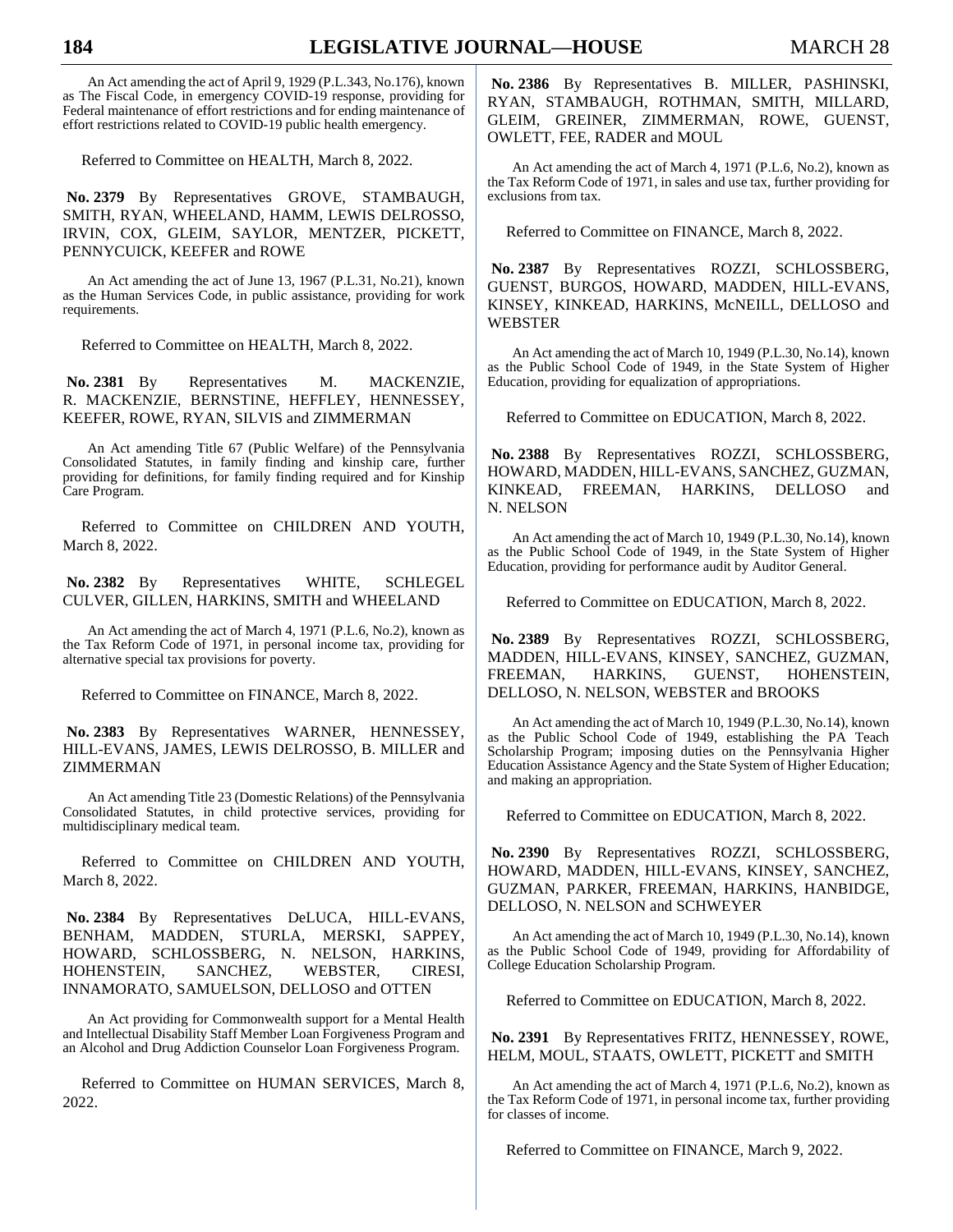## **No. 2392** By Representatives HAMM, STAMBAUGH, GROVE, SCHLEGEL CULVER, COX, HENNESSEY, JAMES, SAYLOR, KEEFER, ROWE and FARRY

An Act amending the act of June 13, 1967 (P.L.31, No.21), known as the Human Services Code, in public assistance, further providing for verification of eligibility.

Referred to Committee on HEALTH, March 9, 2022.

#### **No. 2393** By Representatives STAMBAUGH, RYAN, ROTHMAN, JAMES, GROVE, HAMM, SAYLOR and KEEFER

An Act amending the act of June 13, 1967 (P.L.31, No.21), known as the Human Services Code, in public assistance, providing for waivers to be requested for medical assistance.

Referred to Committee on HEALTH, March 9, 2022.

#### **No. 2394** By Representatives SCHEMEL, RYAN, ZIMMERMAN, MOUL, JOZWIAK and HICKERNELL

An Act amending Title 20 (Decedents, Estates and Fiduciaries) of the Pennsylvania Consolidated Statutes, in general provisions relating to health care, further providing for applicability, for definitions and for criminal penalties; in living wills, further providing for emergency medical services; in out-of-hospital nonresuscitation, further providing for definitions, for orders, bracelets and necklaces, for revocation, for absence of order, bracelet or necklace and for emergency medical services, repealing provisions relating to advisory committee and providing for discontinuance; providing for Pennsylvania orders for lifesustaining treatment; and making editorial changes.

Referred to Committee on HEALTH, March 9, 2022.

**No. 2395** By Representatives O'MARA, HANBIDGE, SCHLOSSBERG, N. NELSON, SANCHEZ, DELLOSO, HARRIS, ISAACSON, HOWARD, KIM, INNAMORATO, WARREN, CIRESI, D. WILLIAMS, FREEMAN, HOHENSTEIN, WELBY, SHUSTERMAN, PARKER, McCLINTON, DRISCOLL, GUENST and BOYLE

An Act requiring disclosure of mandatory fees by institutions of higher education.

Referred to Committee on EDUCATION, March 10, 2022.

**No. 2396** By Representatives GREINER, RYAN, LONGIETTI, MIZGORSKI, JAMES, CAUSER, PICKETT, STAMBAUGH, HENNESSEY, FEE, FRITZ, ROTHMAN, ARMANINI, IRVIN, BROOKS, ROAE, JOZWIAK, B. MILLER, ZIMMERMAN, METCALFE, ECKER and LEWIS DELROSSO

An Act amending the act of March 4, 1971 (P.L.6, No.2), known as the Tax Reform Code of 1971, in manufacturing and investment tax credit, further providing for rural growth funds, for business firms, for tax credit certificates and for claiming the tax credit.

Referred to Committee on FINANCE, March 10, 2022.

**No. 2397** By Representatives LAWRENCE, OWLETT, CAUSER, COOK, COX, SCHLEGEL CULVER, DAVANZO, DIAMOND, ECKER, FEE, GUENST, HAMM, HEFFLEY, HICKERNELL, JAMES, JOZWIAK, KAUFFMAN, R. MACKENZIE, MENTZER, MILLARD, B. MILLER, PASHINSKI, PICKETT, ROTHMAN, ROWE, SCHMITT, SMITH, STAMBAUGH, STRUZZI, WARNER and ZIMMERMAN

An Act authorizing the provision or sale of Pennsylvania milk in Pennsylvania schools.

Referred to Committee on AGRICULTURE AND RURAL AFFAIRS, March 17, 2022.

**No. 2398** By Representatives OBERLANDER, ROTHMAN, MERCURI, MIZGORSKI, HELM, SMITH, ROZZI, ROWE, KINKEAD, KAIL, STEPHENS, MAJOR, ORTITAY, GAYDOS, LEWIS DELROSSO, E. NELSON and MUSTELLO

An Act amending Title 75 (Vehicles) of the Pennsylvania Consolidated Statutes, in general provisions, further providing for definitions; in certificate of title and security interests, further providing for content and effect of certificate of title; in rules of the road in general, further providing for platooning; in miscellaneous provisions, further providing for accidents involving death or personal injury, for accidents involving damage to attended vehicle or property, for duty to give information and render aid, for accidents involving damage to unattended vehicle or property and for immediate notice of accident to police department; in equipment standards, further providing for promulgation of vehicle equipment standards; in inspection of vehicles, further providing for requirement for periodic inspection of vehicles; in size, weight and load, further providing for width of vehicles; and, in highly automated vehicles, further providing for definitions, providing for construction, further providing for Highly Automated Vehicle Advisory Committee and providing for operation of highly automated vehicles without a highly automated vehicle driver, for operation of highly automated vehicles with a highly automated motor vehicle driver, for operation of highly automated motor carrier vehicles, for operation of highly automated transportation network service, for licensing and registration, for insurance, for control and for regulations.

Referred to Committee on TRANSPORTATION, March 10, 2022.

**No. 2399** By Representatives LAWRENCE, CAUSER, SCHLEGEL CULVER, GREINER, HAMM, HENNESSEY, KEEFER, MILLARD, B. MILLER, MOUL, O'NEAL, PICKETT, RYAN, SMITH, STAMBAUGH and THOMAS

An Act amending the act of April 9, 1929 (P.L.343, No.176), known as The Fiscal Code, in procedure for the dispersement of money from the State treasury, further providing for settlement agreements and enforcement actions.

Referred to Committee on APPROPRIATIONS, March 10, 2022.

**No. 2400** By Representatives MEHAFFIE, SOLOMON, CIRESI, A. DAVIS, FREEMAN, GUZMAN, HARKINS, HELM, HILL-EVANS, HOHENSTEIN, MADDEN, NEILSON, OTTEN, SANCHEZ, SAPPEY and TOPPER

An Act amending the act of June 13, 1967 (P.L.31, No.21), known as the Human Services Code, in departmental powers and duties as to supervision, providing for Keystone STARS Program; and, in departmental powers and duties as to licensing, further providing for fees and for definition.

Referred to Committee on CHILDREN AND YOUTH, March 8, 2022.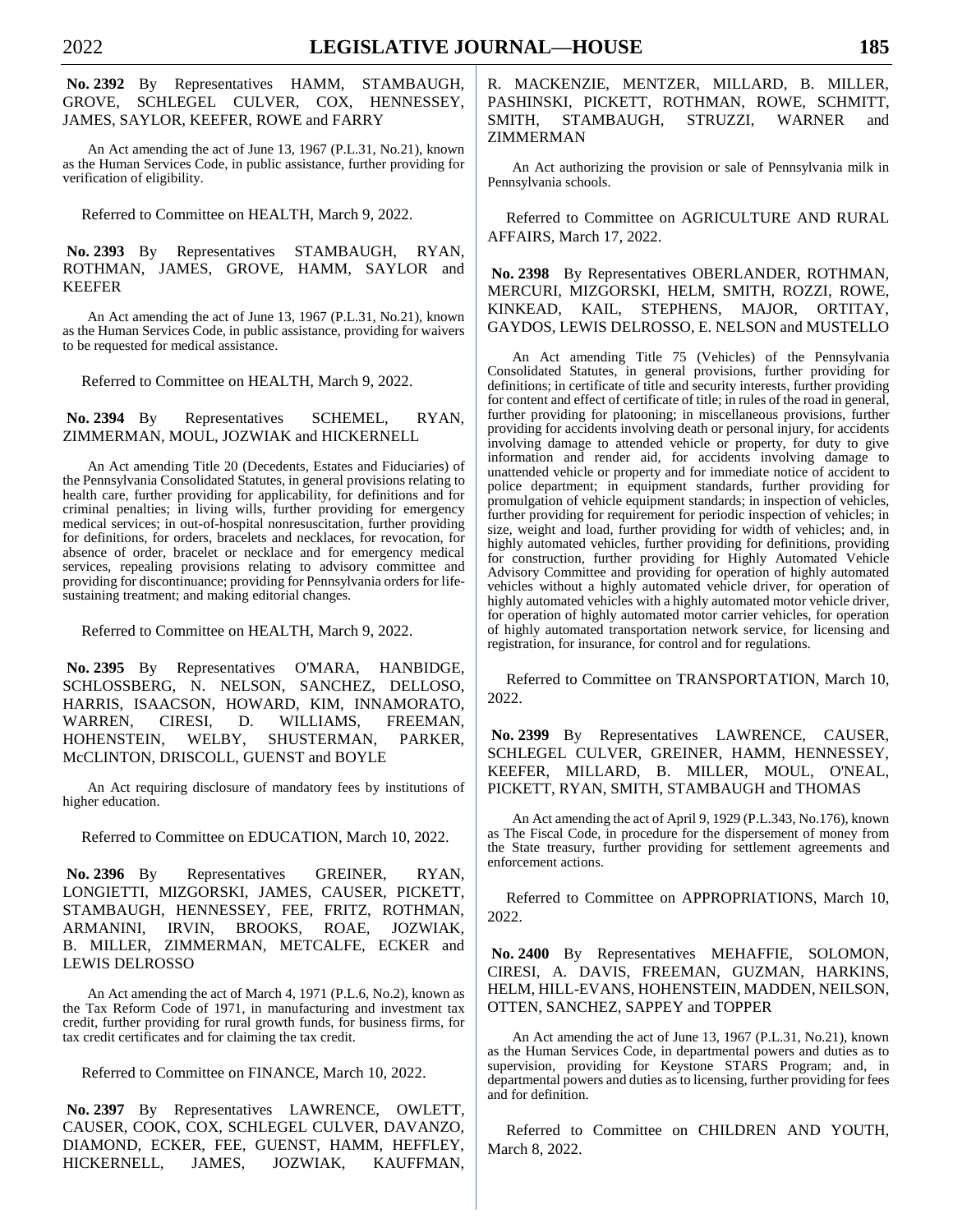**No. 2401** By Representatives WHEELAND, RYAN, HENNESSEY, KEEFER, PICKETT, KAUFFMAN, M. MACKENZIE, GUENST, SAYLOR, STRUZZI, BROOKS, BERNSTINE, GROVE, MAJOR and JAMES

An Act amending the act of July 19, 1979 (P.L.130, No.48), known as the Health Care Facilities Act, in licensing of health care facilities, further providing for licensure.

Referred to Committee on HEALTH, March 16, 2022.

#### **No. 2402** By Representative GROVE

An Act amending the act of June 13, 1967 (P.L.31, No.21), known as the Human Services Code, in public assistance, providing for hospital presumptive eligibility.

Referred to Committee on HEALTH, March 16, 2022.

**No. 2412** By Representatives C. WILLIAMS, GAYDOS, GROVE, SMITH, MIHALEK, N. NELSON, JAMES, LONGIETTI, M. MACKENZIE, HENNESSEY, MILLARD, COX, ARMANINI, MOUL, PENNYCUICK, SAYLOR, FARRY, COOK, HEFFLEY, HAMM, THOMAS, MIZGORSKI, BOBACK, STAATS, KAIL, STEPHENS, MERCURI, DAY and QUINN

An Act amending the act of April 9, 1929 (P.L.177, No.175), known as The Administrative Code of 1929, in powers and duties of the Department of Military Affairs and its departmental administrative boards, further providing for use of Pennsylvania National Guard for special State duty.

Referred to Committee on VETERANS AFFAIRS AND EMERGENCY PREPAREDNESS, March 16, 2022.

No. 2413 By Representatives M. MACKENZIE, R. MACKENZIE, COX, FLOOD, HAMM, HELM, HENNESSEY, KEEFER, MOUL, OWLETT, ROTHMAN, ROWE, RYAN, SMITH and ZIMMERMAN

A Joint Resolution proposing an amendment to the Constitution of the Commonwealth of Pennsylvania, further providing for the maintenance and support of public education.

Referred to Committee on EDUCATION, March 16, 2022.

No. 2414 By Representatives SCHLOSSBERG, SAMUELSON, BIZZARRO, CIRESI, DALEY, A. DAVIS, T. DAVIS, FREEMAN, GUENST, HANBIDGE, HARKINS, HARRIS, HERRIN, HILL-EVANS, ISAACSON, KINSEY, LONGIETTI, MADDEN, MALAGARI, McCLINTON, McNEILL, MERSKI, PASHINSKI, ROZZI, SANCHEZ, SCHWEYER, SOLOMON, WELBY, D. WILLIAMS, ZABEL, BRADFORD, KRAJEWSKI, PARKER, NEILSON, DELLOSO and STURLA

An Act amending the act of March 10, 1949 (P.L.30, No.14), known as the Public School Code of 1949, in reimbursements by Commonwealth and between school districts, providing for level-up supplemental basic education funding for the 2021-2022 school year.

Referred to Committee on EDUCATION, March 16, 2022.

**No. 2415** By Representatives McNEILL, HILL-EVANS, SCHMITT, BROOKS, SANCHEZ, KINSEY, FREEMAN, CIRESI, CONKLIN, NEILSON, SIMS, HOHENSTEIN, PASHINSKI, O'MARA, SCHWEYER, QUINN, McCLINTON, SAINATO, KOSIEROWSKI, ISAACSON, FITZGERALD, MADDEN and KIM

An Act amending Title 18 (Crimes and Offenses) of the Pennsylvania Consolidated Statutes, in riot, disorderly conduct and related offenses, providing for the offense of transporting dogs in external section of vehicle.

Referred to Committee on JUDICIARY, March 16, 2022.

No. 2416 By Representatives McNEILL, GALLOWAY, MADDEN, PISCIOTTANO, FREEMAN, KULIK, SCHLOSSBERG, BURGOS, HOWARD, HILL-EVANS, DELLOSO, CIRESI, WEBSTER, ROZZI, ISAACSON and INNAMORATO

An Act amending Title 51 (Military Affairs) of the Pennsylvania Consolidated Statutes, in educational gratuity program, further providing for eligibility and qualification requirements.

Referred to Committee on VETERANS AFFAIRS AND EMERGENCY PREPAREDNESS, March 16, 2022.

**No. 2417** By Representatives McNEILL, T. DAVIS, HILL-EVANS, KINSEY, N. NELSON, SCHLOSSBERG, CIRESI, HOWARD, SANCHEZ, WEBSTER, DELLOSO, BURGOS, INNAMORATO, SAMUELSON, LEE, SCHWEYER, ROZZI, DALEY, D. WILLIAMS, RABB, ISAACSON and HOHENSTEIN

An Act amending Title 75 (Vehicles) of the Pennsylvania Consolidated Statutes, in licensing of drivers, further providing for determination of incompetency.

Referred to Committee on TRANSPORTATION, March 16, 2022.

**No. 2418** By Representatives McNEILL, DELLOSO, CIRESI, SCHLOSSBERG, O'MARA and ROZZI

An Act amending Title 75 (Vehicles) of the Pennsylvania Consolidated Statutes, in miscellaneous provisions, repealing provisions relating to snow and ice dislodged or falling from moving vehicle and providing for snow and ice; and, in size, weight and load, further providing for weighing and measurement of vehicles.

Referred to Committee on TRANSPORTATION, March 16, 2022.

**No. 2419** By Representatives PICKETT, SCHLOSSBERG, DeLUCA, R. BROWN, CAUSER, GROVE, GUENST, HENNESSEY, JAMES, LEWIS DELROSSO, M. MACKENZIE, MENTZER, O'MARA, ROWE, THOMAS and ZIMMERMAN

An Act amending the act of May 31, 2018 (P.L.123, No.25), known as the Outpatient Psychiatric Oversight Act, further providing for definitions and for requirements.

Referred to Committee on INSURANCE, March 16, 2022.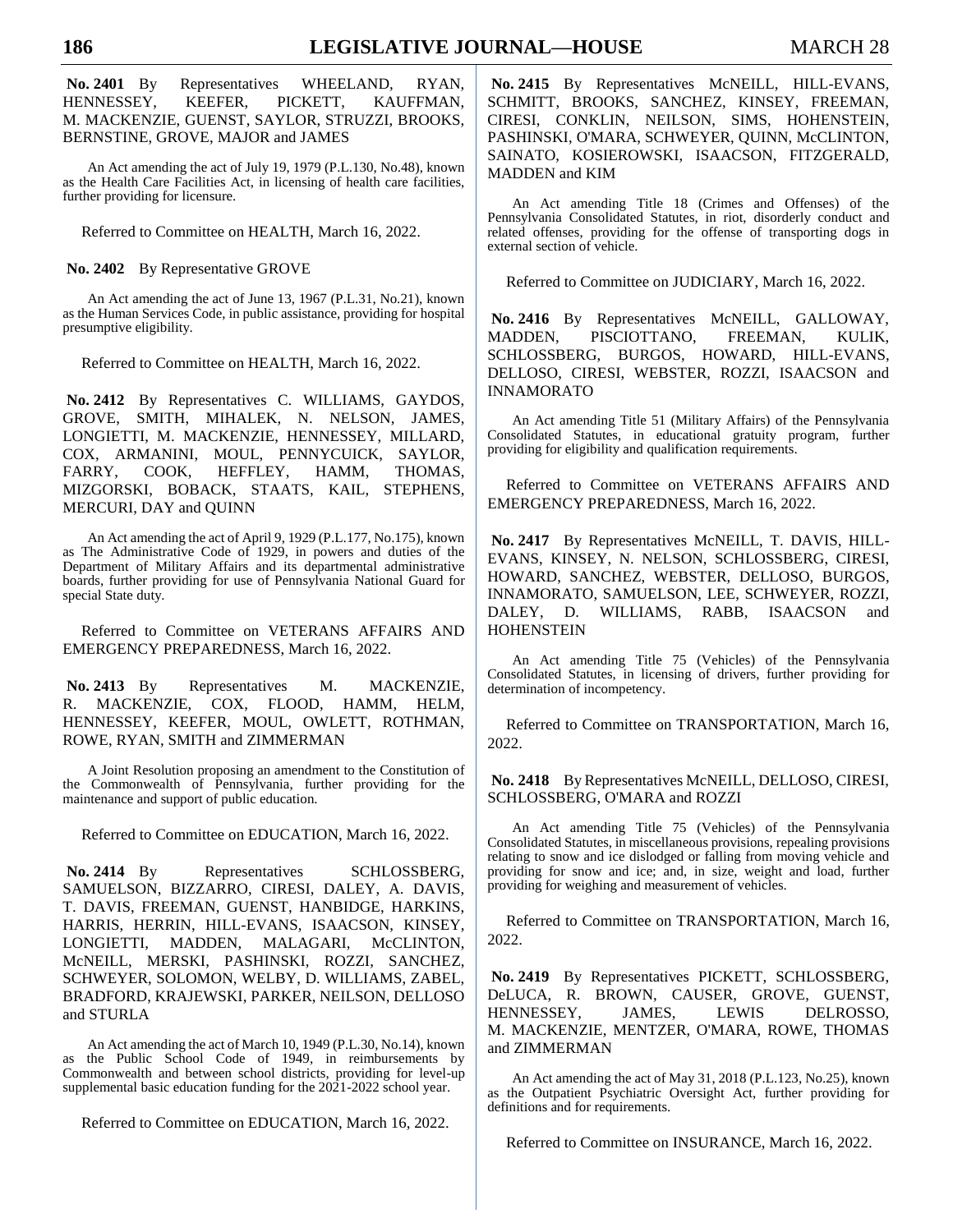**No. 2420** By Representatives QUINN, GALLOWAY, C. WILLIAMS, GREINER, GUENST, ISAACSON, HENNESSEY, DRISCOLL, DELLOSO and CIRESI

An Act amending the act of May 11, 1889 (P.L.188, No.210), entitled "An act entitled 'An act to establish a board of wardens for the Port of Philadelphia, and for the regulation of pilots and pilotage, and for other purposes,' approved March twenty-ninth, one thousand eight hundred and three, and for regulating the rates of pilotage and number of pilots," further providing for rates of pilotage and computation, for pilotage fees and unit charge and for charges for services.

Referred to Committee on COMMERCE, March 16, 2022.

**No. 2421** By Representatives PENNYCUICK, O'NEAL, RYAN, SCHLOSSBERG, SCHLEGEL CULVER and ROZZI

An Act providing for research and clinical studies of psilocybin and psilocybin-assisted therapy.

Referred to Committee on HEALTH, March 16, 2022.

**No. 2422** By Representatives SANCHEZ, GUENST, HOHENSTEIN, MADDEN, FRANKEL, SCHLOSSBERG, KINSEY, HOWARD, N. NELSON, DELLOSO, HILL-EVANS, SIMS, WARREN and OTTEN

An Act amending Title 54 (Names) of the Pennsylvania Consolidated Statutes, in judicial change of name, further providing for court approval required for change of name.

Referred to Committee on JUDICIARY, March 16, 2022.

**No. 2423** By Representatives SANCHEZ, WEBSTER, MADDEN, HILL-EVANS, KINSEY, HOHENSTEIN, SIMS, GUENST, FRANKEL, HARRIS, N. NELSON, CEPHAS and **OTTEN** 

An Act amending the act of June 29, 1953 (P.L.304, No.66), known as the Vital Statistics Law of 1953, in birth registration, providing for certain information prohibited related to birth registration.

Referred to Committee on HEALTH, March 16, 2022.

**No. 2424** By Representatives SANCHEZ, SHUSTERMAN, HOHENSTEIN, HILL-EVANS, MADDEN, KENYATTA, SIMS, GUENST, FRANKEL, HARRIS and CEPHAS

An Act amending Title 54 (Names) of the Pennsylvania Consolidated Statutes, establishing the Compassionate Name Change Assistance Grant Program and the Compassionate Name Change Assistance Grant Fund.

Referred to Committee on COMMERCE, March 16, 2022.

**No. 2426** By Representatives HICKERNELL, DELOZIER, BERNSTINE, FEE, HENNESSEY, MENTZER and MILLARD

An Act amending Title 67 (Public Welfare) of the Pennsylvania Consolidated Statutes, providing for resource families; making editorial changes; and making related repeals.

Referred to Committee on CHILDREN AND YOUTH, March 16, 2022.

**No. 2428** By Representatives KNOWLES, JAMES, FREEMAN and SAPPEY

An Act amending Title 65 (Public Officers) of the Pennsylvania Consolidated Statutes, in open meetings, further providing for definitions, for minutes of meetings, public records and recording of meetings, for public participation and for use of equipment during meetings.

Referred to Committee on LOCAL GOVERNMENT, March 16, 2022.

**No. 2430** By Representatives MARSHALL, BERNSTINE, LONGIETTI, MILLARD and ROTHMAN

An Act amending Title 75 (Vehicles) of the Pennsylvania Consolidated Statutes, in fees, further providing for annual hauling permits; and, in size, weight and load, further providing for permit for movement during course of manufacture and providing for permit for movement of hot ingots or hot boxes.

Referred to Committee on TRANSPORTATION, March 17, 2022.

**No. 2431** By Representatives ROWE, BOROWICZ, COX, GLEIM, GROVE, HAMM, HENNESSEY, HERSHEY, IRVIN, KAUFFMAN, KEEFER, LEWIS, METCALFE, MILLARD, MIZGORSKI, E. NELSON, PENNYCUICK, PICKETT, ROTHMAN, RYAN, SMITH, STAATS, WARNER and ZIMMERMAN

An Act amending the act of March 4, 1971 (P.L.6, No.2), known as the Tax Reform Code of 1971, in corporate net income tax, further providing for imposition of tax.

Referred to Committee on FINANCE, March 17, 2022.

**No. 2432** By Representatives ROWE, BERNSTINE, GROVE, HAMM, HERSHEY, KAUFFMAN, KEEFER, KERWIN, LEWIS, MAJOR, METCALFE, MOUL, PENNYCUICK, ROTHMAN, RYAN, SMITH and ZIMMERMAN

A Joint Resolution proposing an amendment to the Constitution of the Commonwealth of Pennsylvania, providing for tax and fee ballot questions.

Referred to Committee on FINANCE, March 17, 2022.

**No. 2433** By Representatives ROTHMAN, BERNSTINE, PICKETT, BROOKS, M. MACKENZIE, HAMM, GROVE, SAYLOR, STAMBAUGH, COOK, MOUL, MENTZER, LEWIS, RADER, DOWLING, SHUSTERMAN, JOZWIAK, R. MACKENZIE, FRITZ, E. NELSON and PENNYCUICK

An Act amending the act of June 3, 1937 (P.L.1333, No.320), known as the Pennsylvania Election Code, in voting by qualified absentee electors, further providing for canvassing of official absentee ballots and mail-in ballots.

Referred to Committee on STATE GOVERNMENT, March 17, 2022.

**No. 2434** By Representatives CAUSER, PICKETT, BOBACK, FARRY, ARMANINI, CIRESI, COX, SCHLEGEL CULVER, DeLUCA, HAMM, HENNESSEY, HERSHEY,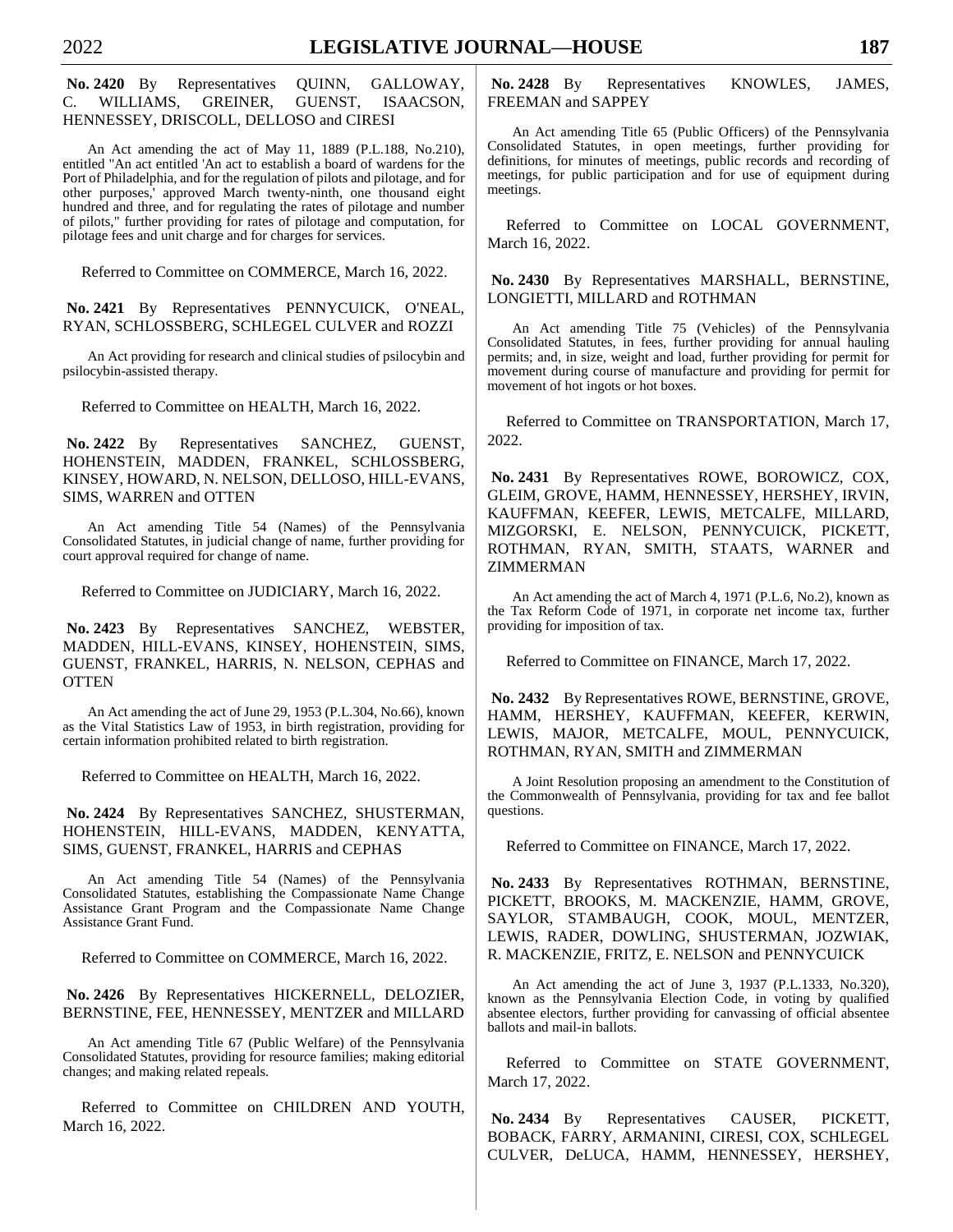HILL-EVANS, LONGIETTI, M. MACKENZIE, R. MACKENZIE, MAJOR, OBERLANDER, ROAE, RYAN, SMITH, STRUZZI, WARNER, WENTLING and BONNER

An Act amending the act of June 13, 1967 (P.L.31, No.21), known as the Human Services Code, in public assistance, further providing for reimbursement for certain medical assistance items and services.

Referred to Committee on VETERANS AFFAIRS AND EMERGENCY PREPAREDNESS, March 22, 2022.

**No. 2435** By Representatives PARKER, HOHENSTEIN, FRANKEL, MADDEN, N. NELSON, BURGOS, KINSEY, SCHLOSSBERG, SANCHEZ, INNAMORATO, FITZGERALD and CIRESI

An Act amending Title 18 (Crimes and Offenses) of the Pennsylvania Consolidated Statutes, in firearms and other dangerous articles, further providing for locking device for firearms.

Referred to Committee on JUDICIARY, March 22, 2022.

**No. 2436** By Representatives PARKER, KINSEY, CEPHAS, HILL-EVANS, SANCHEZ, DALEY, GUENST, McNEILL, FITZGERALD, KENYATTA and BURGOS

An Act amending the act of November 24, 1998 (P.L.882, No.111), known as the Crime Victims Act, in preliminary provisions, further providing for definitions; and, in compensation, further providing for persons eligible for compensation.

Referred to Committee on JUDICIARY, March 22, 2022.

**No. 2437** By Representatives DeLISSIO, DELOZIER, HILL-EVANS, MADDEN, KINSEY, SCHLOSSBERG, FREEMAN, SOLOMON, HELM, SANCHEZ, DALEY, HOWARD, B. MILLER, HERRIN, TOMLINSON, MAJOR, GUENST, SAMUELSON, CIRESI, KNOWLES, SCHROEDER, MIHALEK, OTTEN, NEILSON, SAPPEY, KAUFER, E. NELSON and R. MACKENZIE

An Act amending Title 75 (Vehicles) of the Pennsylvania Consolidated Statutes, in registration of vehicles, providing for contributions for the prevention of child abuse and neglect.

Referred to Committee on TRANSPORTATION, March 22, 2022.

**No. 2438** By Representatives MERCURI, JAMES, MILLARD, MIZGORSKI, ROTHMAN and RYAN

An Act amending the act of March 4, 1971 (P.L.6, No.2), known as the Tax Reform Code of 1971, in general provisions, providing for electronic tax lien filing and centralized repository; and making a related repeal.

Referred to Committee on FINANCE, March 22, 2022.

**No. 2439** By Representatives O'MARA, KINSEY, SHUSTERMAN, ISAACSON, SAPPEY, DELLOSO, McNEILL, HILL-EVANS, HOHENSTEIN, A. DAVIS, SANCHEZ, HOWARD, FITZGERALD, STURLA, INNAMORATO, SOLOMON, GUENST and KRAJEWSKI

An Act providing for mandatory Statewide employer-paid sick leave for employees and for civil penalties and remedies.

Referred to Committee on LABOR AND INDUSTRY, March 22, 2022.

**No. 2440** By Representatives SNYDER, KOSIEROWSKI, T. DAVIS, HILL-EVANS, GUENST, JAMES, McNEILL, SCHLOSSBERG, MADDEN, SANCHEZ, BOBACK, STAATS, ZIMMERMAN, DELLOSO, O'MARA, INNAMORATO, PISCIOTTANO, COOK, ROWE, FARRY and CIRESI

An Act amending Title 75 (Vehicles) of the Pennsylvania Consolidated Statutes, in licensing of drivers, further providing for issuance and content of driver's license.

Referred to Committee on TRANSPORTATION, March 23, 2022.

**No. 2441** By Representatives KLUNK, ECKER, RYAN, PICKETT, COX, MILLARD, JAMES, KEEFER, MENTZER, SAYLOR and MOUL

An Act amending the act of June 29, 1953 (P.L.304, No.66), known as the Vital Statistics Law of 1953, in general provisions, further providing for definitions; and, in records, further providing for disclosure to governmental agencies.

Referred to Committee on HEALTH, March 23, 2022.

**No. 2442** By Representatives KAUFER and PICKETT

An Act authorizing the Department of General Services, with the approval of the Governor, to grant and convey to the Borough of Wyoming certain lands, buildings and improvements situate in the Borough of Wyoming, Luzerne County.

Referred to Committee on STATE GOVERNMENT, March 23, 2022.

**No. 2443** By Representatives BOROWICZ, SMITH, ROTHMAN, ROZZI, ZIMMERMAN, ROWE and **HENNESSEY** 

An Act amending Title 75 (Vehicles) of the Pennsylvania Consolidated Statutes, in size, weight and load, further providing for limits on number of towed vehicles, for length of vehicles and for application to tow trucks.

Referred to Committee on TRANSPORTATION, March 23, 2022.

**No. 2444** By Representatives GROVE, SMITH, STAMBAUGH, GLEIM, RYAN, COOK, ROTHMAN, M. MACKENZIE, SCHMITT, GREINER, O'NEAL, OBERLANDER, HAMM, MILLARD, MIHALEK, PICKETT, MOUL, FEE, R. MACKENZIE, HICKERNELL, SAYLOR, ROWE, MENTZER, BURNS, KEEFER, STRUZZI, FARRY, BERNSTINE, DAVANZO and HERSHEY

An Act amending the act of April 9, 1929 (P.L.177, No.175), known as The Administrative Code of 1929, further providing for drilling and natural gas; and establishing the Natural Gas Pipeline Development Program and the Natural Gas Pipeline Development Fund.

Referred to Committee on ENVIRONMENTAL RESOURCES AND ENERGY, March 23, 2022.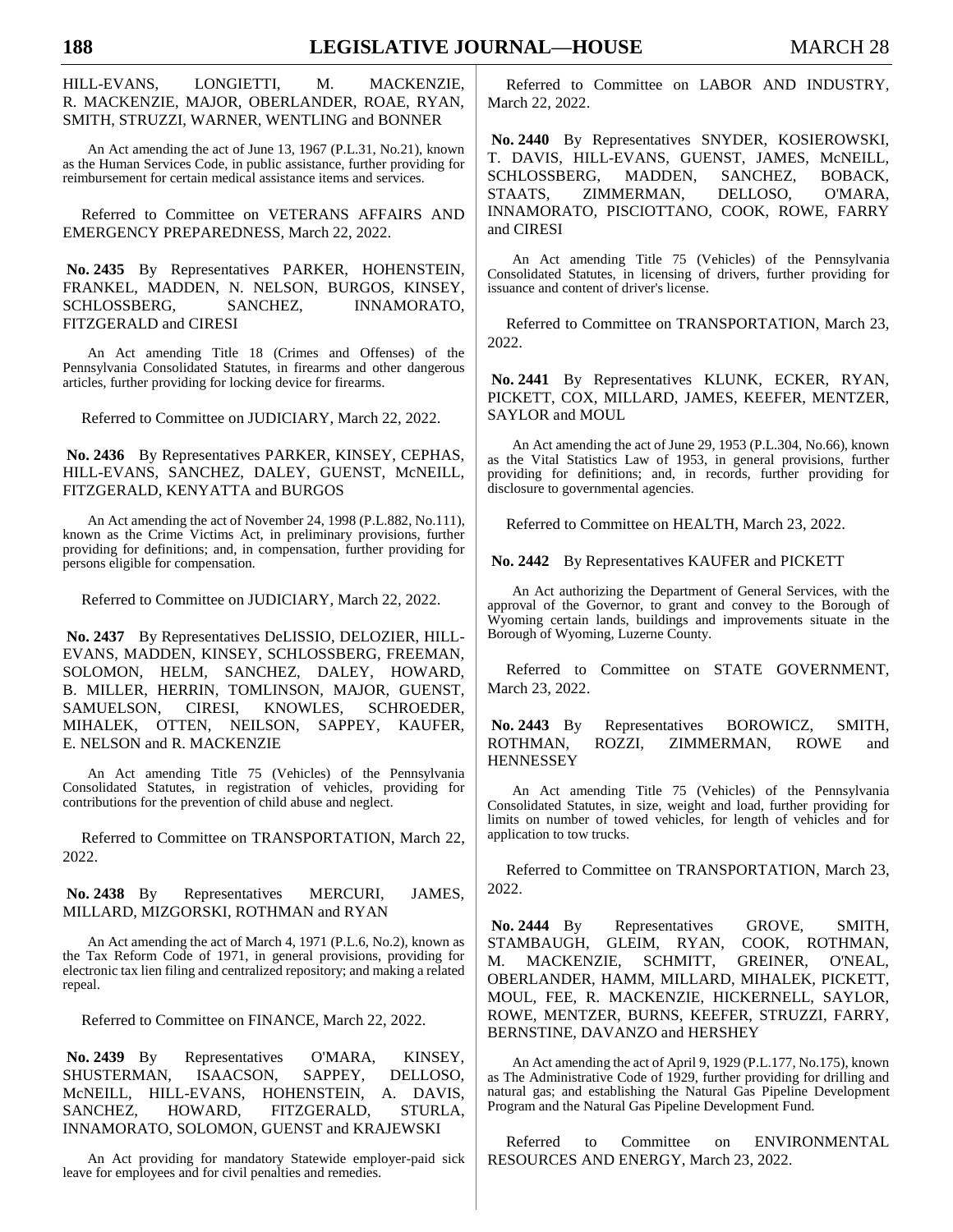**No. 2445** By Representatives LEE, HOHENSTEIN, HILL-EVANS, FRANKEL, SAPPEY, SCHLOSSBERG, T. DAVIS, CEPHAS, SANCHEZ, STURLA, ROZZI, RABB, McNEILL, MADDEN, KRAJEWSKI, SIMS, GUENST, PARKER, O'MARA, KINKEAD, McCLINTON and KINSEY

An Act amending Title 61 (Prisons and Parole) of the Pennsylvania Consolidated Statutes, in miscellaneous provisions relating to inmate confinement, providing for trauma-informed care and training.

Referred to Committee on JUDICIARY, March 23, 2022.

#### **No. 2446** By Representative GREGORY

An Act designating a bridge, identified as Bridge Key 46159, carrying Pennsylvania Route 36 on Charger Highway, Blair Township, Blair County, as the Corporal Ralph Hammel Memorial Bridge.

Referred to Committee on TRANSPORTATION, March 23, 2022.

**No. 2447** By Representatives BENNINGHOFF, ARMANINI, BERNSTINE, R. BROWN, CAUSER, CIRESI, COOK, DeLUCA, DUNBAR, ECKER, FARRY, FREEMAN, GREINER, GROVE, HAMM, HENNESSEY, HERSHEY, JONES, KEEFER, KERWIN, M. MACKENZIE, R. MACKENZIE, MENTZER, MERCURI, MILLARD, MIZGORSKI, MOUL, NEILSON, O'NEAL, OBERLANDER, PICKETT, PISCIOTTANO, POLINCHOCK, RAPP, ROTHMAN, RYAN, SAYLOR, SCHMITT, SMITH, STAATS, STAMBAUGH, THOMAS and TWARDZIK

An Act providing for divestiture by the State Treasurer, the State Employees' Retirement System and the Public School Employees' Retirement System of investments in companies doing business in Russia and Belarus.

Referred to Committee on STATE GOVERNMENT, March 23, 2022.

**No. 2448** By Representatives SANKEY, KAUFFMAN, SCHMITT, KNOWLES, STAATS, MILLARD, HENNESSEY, SONNEY, SMITH, BOROWICZ, MARSHALL, BERNSTINE, DAVANZO, NEILSON and DEASY

An Act designating a bridge, identified as Bridge Key 68510, carrying Pennsylvania Route 271 over Coal Pit Run in Blacklick Township, Cambria County, as The Lazendorfer Brothers Memorial Bridge.

Referred to Committee on TRANSPORTATION, March 23, 2022.

**No. 2449** By Representatives GILLESPIE, BROOKS, GROVE, MIZGORSKI, THOMAS, BENNINGHOFF, JONES, SMITH and CAUSER

An Act amending the act of January 10, 1968 (1967 P.L.925, No.417), referred to as the Legislative Officers and Employes Law, providing for electronic posting of expenses.

Referred to Committee on STATE GOVERNMENT, March 23, 2022.

**No. 2450** By Representatives FRITZ, ROWE, M. MACKENZIE, MILLARD, IRVIN, HAMM, GROVE, OBERLANDER, BERNSTINE, RYAN, PICKETT, MOUL, SAYLOR and HERSHEY

An Act amending the act of July 7, 1961 (P.L.518, No.268), known as the Delaware River Basin Compact, in organization and area, further providing for voting power.

Referred to Committee on ENVIRONMENTAL RESOURCES AND ENERGY, March 24, 2022.

**No. 2451** By Representatives FRITZ, ROWE, M. MACKENZIE, MILLARD, IRVIN, JAMES, HAMM, GROVE, OBERLANDER, ROTHMAN, SMITH, BERNSTINE, RYAN, PICKETT, MOUL, SAYLOR and HERSHEY

An Act amending the act of July 7, 1961 (P.L.518, No.268), known as the Delaware River Basin Compact, in general provisions, further providing for regulations and enforcement.

Referred to Committee on ENVIRONMENTAL RESOURCES AND ENERGY, March 24, 2022.

**No. 2452** By Representatives PARKER, GALLOWAY, HILL-EVANS, McCLINTON, KRAJEWSKI, INNAMORATO and SANCHEZ

An Act amending Title 18 (Crimes and Offenses) of the Pennsylvania Consolidated Statutes, in dissemination of criminal history record information, further providing for use of records for employment.

Referred to Committee on JUDICIARY, March 24, 2022.

**No. 2453** By Representatives DeLUCA, KINSEY, KULIK, HILL-EVANS, McNEILL, PASHINSKI, O'MARA, WARNER, CIRESI and SNYDER

An Act temporarily suspending the collection of taxes on liquid fuels and fuels for motor vehicles; and imposing duties on the Secretary of Revenue.

Referred to Committee on TRANSPORTATION, March 24, 2022.

**No. 2455** By Representatives CARROLL, MADDEN, SCHLOSSBERG, McNEILL, DeLUCA, DELLOSO, MOUL, SANCHEZ and DALEY

An Act amending Title 74 (Transportation) of the Pennsylvania Consolidated Statutes, in aviation development, further providing for tax on aviation fuels and for tax on jet fuels.

Referred to Committee on TRANSPORTATION, March 24, 2022.

No. 2456 By Representatives MUSTELLO, LAWRENCE, MOUL and KERWIN

An Act amending the act of April 28, 1937 (P.L.417, No.105), known as the Milk Marketing Law, in licenses of milk dealers, further providing for penalties in lieu of suspension.

Referred to Committee on AGRICULTURE AND RURAL AFFAIRS, March 24, 2022.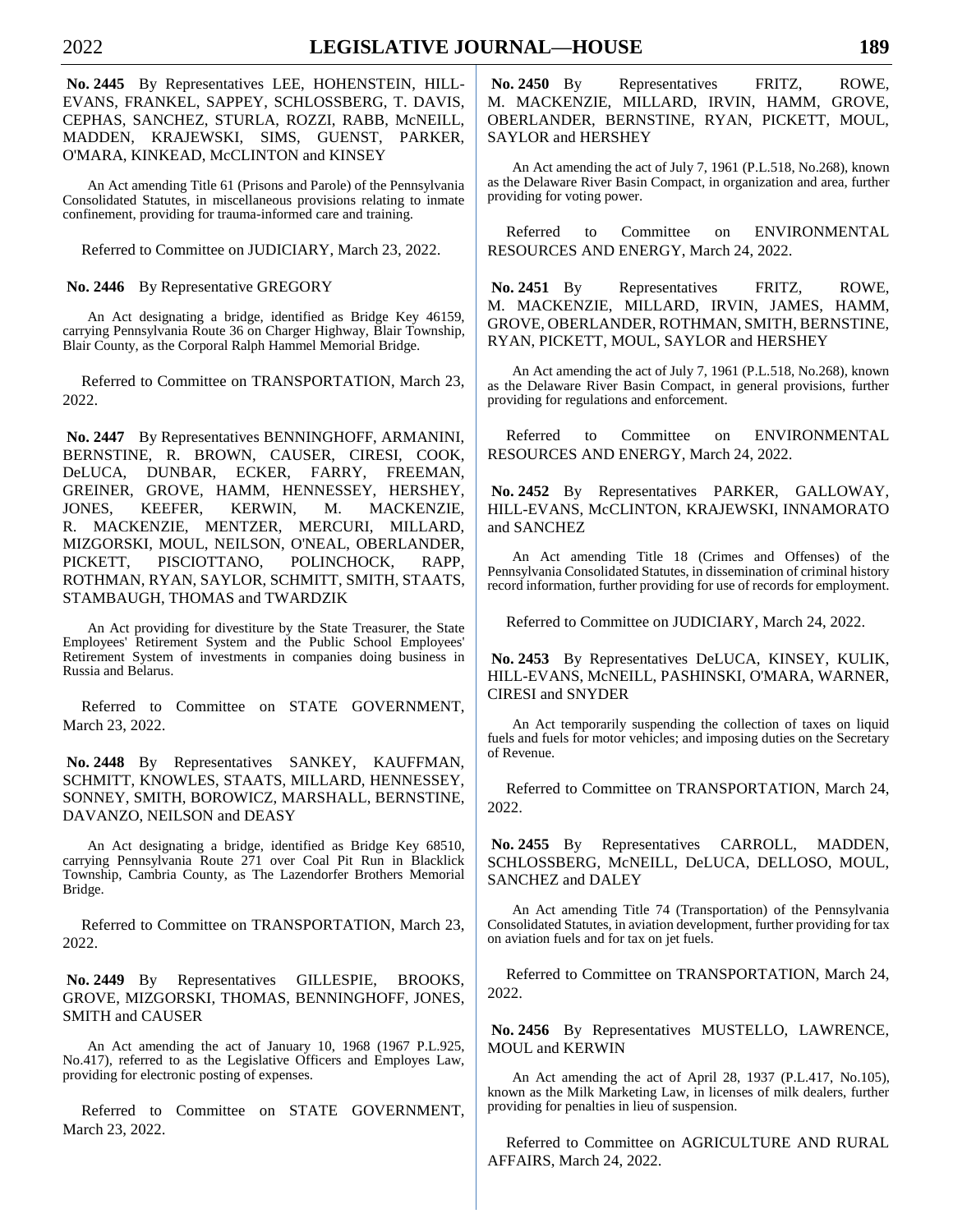**No. 2457** By Representatives KERWIN, LAWRENCE, MOUL and MUSTELLO

An Act amending the act of April 28, 1937 (P.L.417, No.105), known as the Milk Marketing Law, in weighing and testing, further providing for certified testers and for certified weighers and samplers.

Referred to Committee on AGRICULTURE AND RURAL AFFAIRS, March 24, 2022.

**No. 2458** By Representatives WHITE, GREINER, GROVE, HAMM, HENNESSEY, HERSHEY, KAIL, M. MACKENZIE, R. MACKENZIE, MILLARD, MIZGORSKI, NEILSON, PICKETT, ROTHMAN, RYAN, SAYLOR, SMITH and STRUZZI

An Act establishing the Philadelphia LNG Export Task Force; and providing for duties of task force.

Referred to Committee on ENVIRONMENTAL RESOURCES AND ENERGY, March 24, 2022.

**No. 2459** By Representatives INNAMORATO, DALEY, ISAACSON, LEE, HOHENSTEIN, SCHLOSSBERG, KINSEY, KRAJEWSKI, SAMUELSON, T. DAVIS, D. WILLIAMS, N. NELSON, SANCHEZ, KINKEAD, HILL-EVANS, OTTEN, CIRESI, SIMS, O'MARA, GUZMAN and BENHAM

An Act amending the act of March 10, 1949 (P.L.30, No.14), known as the Public School Code of 1949, in miscellaneous provisions relating to institutions of higher education, providing for menstrual hygiene products.

Referred to Committee on EDUCATION, March 25, 2022.

**No. 2460** By Representative O'MARA

An Act designating the portion of State Route 1020, also known as Lawrence Road, between Springhouse Road and Parkway Avenue in Marple Township, Delaware County, as the Richard Paul Memorial Highway.

Referred to Committee on TRANSPORTATION, March 25, 2022.

**No. 2461** By Representatives OWLETT, CAUSER, PICKETT, RYAN, HENNESSEY, O'NEAL, ROTHMAN, BERNSTINE, SMITH, KAUFFMAN, OBERLANDER, JAMES, M. MACKENZIE, COX, HAMM, COOK, SAYLOR, STRUZZI, GROVE, MOUL and HERSHEY

An Act providing for the leasing of subsurface rights on State forest and park property for oil and natural gas development; and abrogating an executive order and other orders and administrative policies.

Referred to Committee on ENVIRONMENTAL RESOURCES AND ENERGY, March 25, 2022.

**No. 2500** By Representatives HERSHEY, BURGOS, CIRESI, GROVE and HENNESSEY

A Joint Resolution proposing an amendment to the Constitution of the Commonwealth of Pennsylvania, further providing for special provisions for local taxing authorities.

Referred to Committee on FINANCE, March 23, 2022.

**No. 2501** By Representatives HERSHEY, BURGOS, CIRESI and HENNESSEY

An Act amending Title 53 (Municipalities Generally) of the Pennsylvania Consolidated Statutes, in assessments of persons and property, providing for local property tax rent rebate programs.

Referred to Committee on FINANCE, March 23, 2022.

#### **SENATE BILLS FOR CONCURRENCE**

The clerk of the Senate, being introduced, presented the following bills for concurrence:

**SB 327, PN 902**

Referred to Committee on LOCAL GOVERNMENT, March 8, 2022.

#### **SB 807, PN 989**

Referred to Committee on PROFESSIONAL LICENSURE, March 8, 2022.

#### **SB 866, PN 1066**

Referred to Committee on TRANSPORTATION, March 8, 2022.

#### **SB 891, PN 1143**

Referred to Committee on TRANSPORTATION, March 8, 2022.

#### **SB 1020, PN 1322**

Referred to Committee on STATE GOVERNMENT, March 8, 2022.

#### **GUESTS INTRODUCED**

The SPEAKER. The Speaker is pleased to welcome, located in the rear of the House just behind the railing, guests of Representative Fritz, the Honesdale High School Interact Club. This is a community service-based club sponsored by the Honesdale Rotary Club, and Representative Fritz's son, Bennett, is the club's treasurer. Welcome. Hope you enjoy your visit.

Additionally, located in the gallery, the Chair is pleased to welcome guests from the Pennsylvania Federation of Democratic Women who are here for Women in Blue Day. They are the guests of Representative Curry, Representative Welby, and Representative Innamorato. Welcome.

Turning to housekeeping.